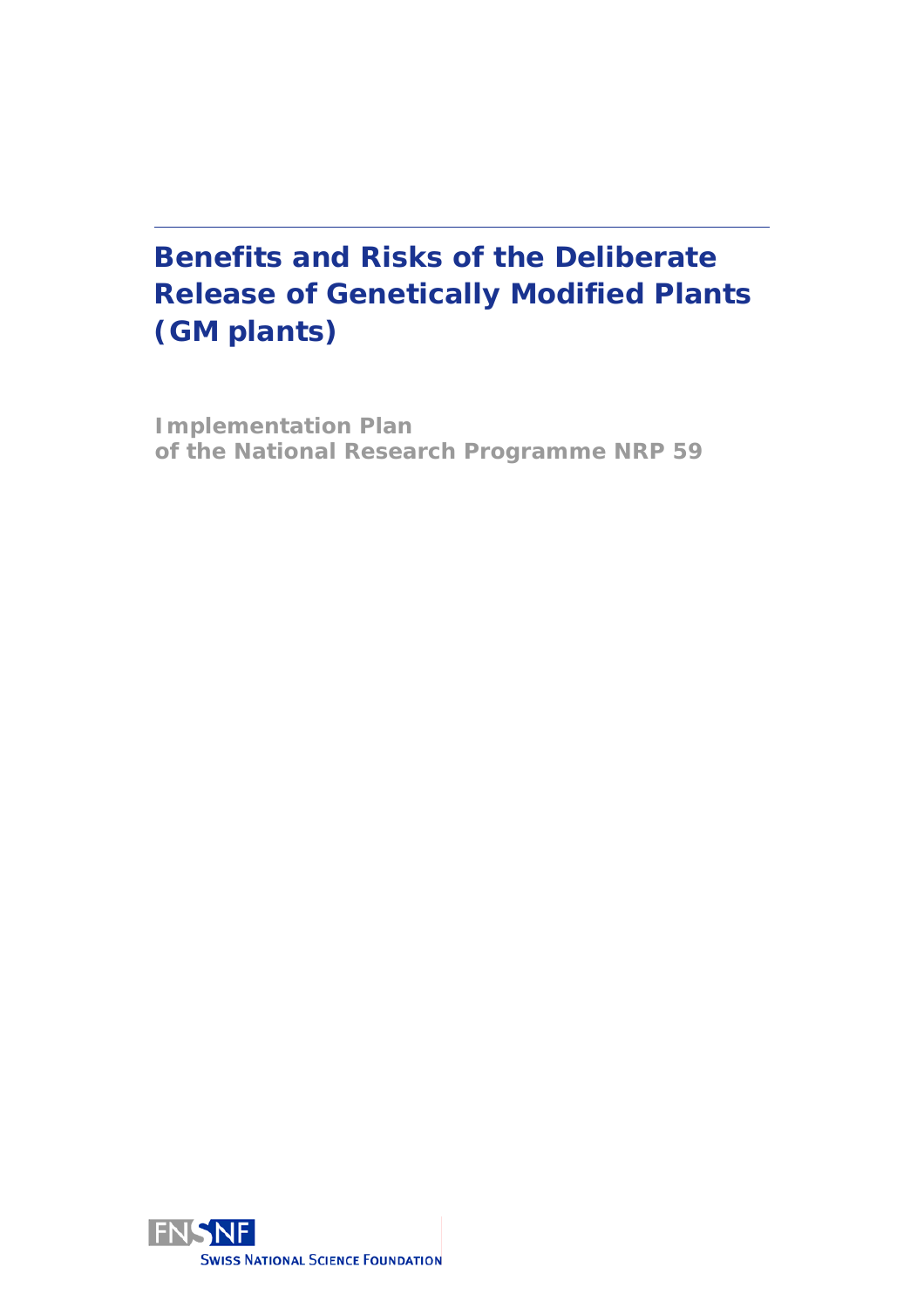# **Table of Contents**

| 1.             | Summary                                                                                                                              | 4                   |
|----------------|--------------------------------------------------------------------------------------------------------------------------------------|---------------------|
| $\mathbf{2}$ . | <b>Introduction</b>                                                                                                                  | 5                   |
| З.             | <b>International and National Context</b>                                                                                            | 7                   |
| 3.1<br>3.2     | International research programmes<br>National programmes                                                                             | $\overline{7}$<br>8 |
| 4.             | Goals of NRP 59                                                                                                                      | 9                   |
| 5.             | <b>Main Research Topics</b>                                                                                                          | 10                  |
| 5.1            | Module 1: Plant biotechnology and the environment                                                                                    | 11                  |
| A)<br>B)       | Impact of the environment on the functioning and performance of GM plants<br>Impact of GM plants on the environment and human health | 11<br>11            |
| C)             | New approaches and the use of GM plants as production platforms for non-<br>food products                                            | 13                  |
| 5.2            | Module 2: Social, economic, and political aspects                                                                                    | 14                  |
| A)             | Focus on individual attitudes and behaviour                                                                                          | 14                  |
| B)             | Focus on society                                                                                                                     | 14                  |
| C)             | Focus on economic issues                                                                                                             | 15                  |
| D)             | Focus on ethical issues                                                                                                              | 15                  |
| E)             | Focus on the research and educational system                                                                                         | 16                  |
| 5.3            | Module 3: Risk-assessment, risk-management and decision-making                                                                       |                     |
|                | processes                                                                                                                            | 16                  |
| 5.4            | Module 4: Synthesis and overview studies                                                                                             | 17                  |
| 6.             | <b>Relevance to Switzerland</b>                                                                                                      | 19                  |
| 7.             | <b>Implementation of the NRP 59</b>                                                                                                  | 21                  |
| 7.1            | Research proposals and review process                                                                                                | 21                  |
| 7.2            | Selection criteria                                                                                                                   | 22                  |
| 7.3            | Field experiments                                                                                                                    | 23                  |
| 7.4            | International exchanges and promotion of young scientists                                                                            | 23                  |
| 7.5            | Stakeholder participation                                                                                                            | 24                  |
| 8.             | <b>Schedule and Budget</b>                                                                                                           | 25                  |
| 9.             | <b>Programme Management</b>                                                                                                          | 26                  |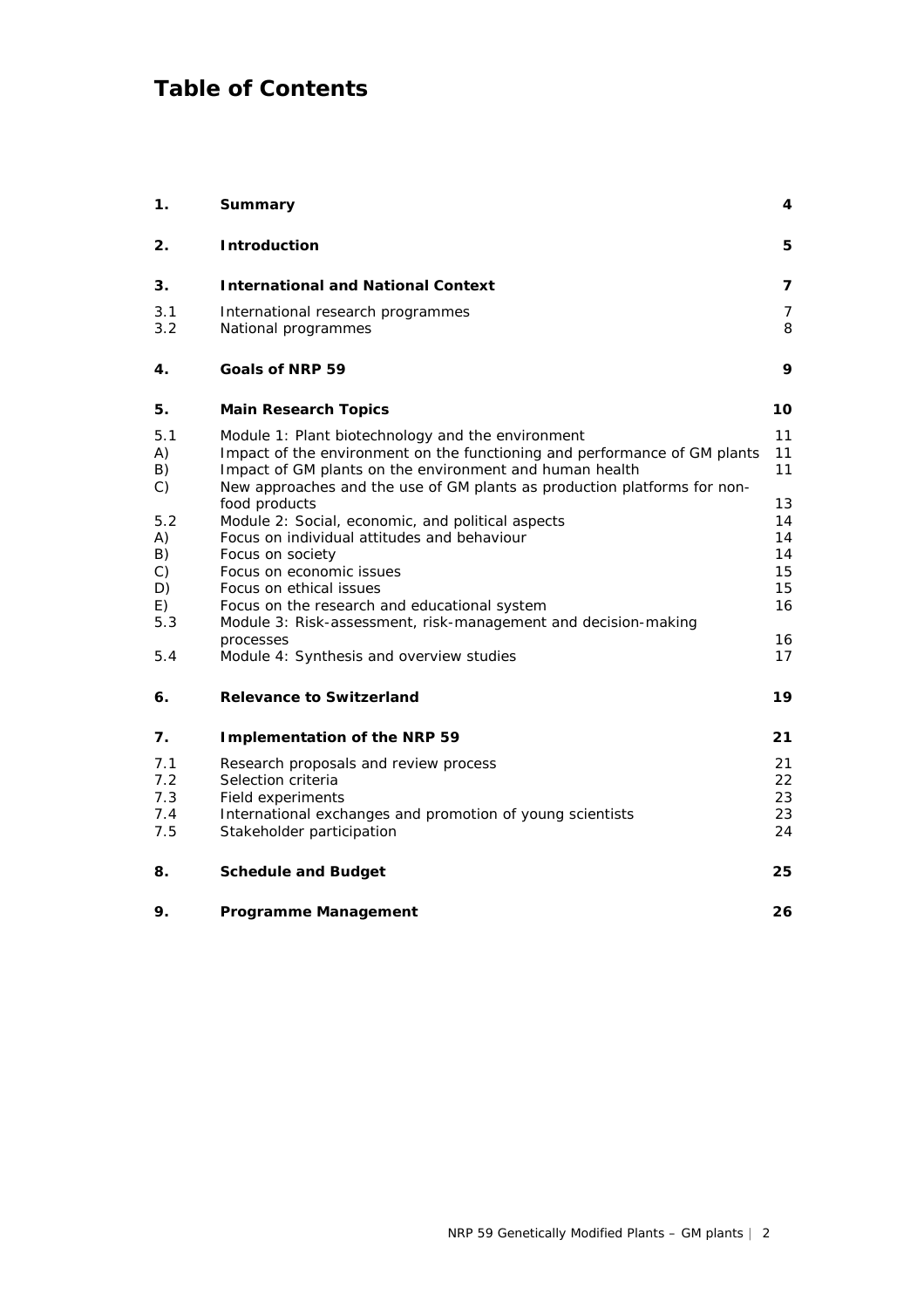# **What are National Research Programmes (NRP)?**

The research carried out by National Research Programmes is targeted research that contributes to the solution of contemporary problems of national importance. Under the provisions of Article 6, paragraph 2, of the Law on Research of 7 October 1983 (as of 5 October 2004) the Federal Council selects the topics and foci to be researched in NRPs and mandates full responsibility for implementing the Programmes to the Swiss National Science Foundation (SNSF, Division IV).

Article 4 of the Federal Ordinance on the Law on Research of 10 June 1985 (as of 7 December 2004) describes the purposes and contents of NRPs as follows:

*«1 National Research Programmes are a means to direct and support coordinated research projects that have a common goal. Where needed, National Research Programmes should strengthen scientific research capacities.* 

*2 Topics of research are appropriate for National Research Programmes if, in general,* 

- *a. scientific research on the problem is of national importance;*
- *b. Swiss research can make a significant contribution to the resolution of the problem;*
- *c. solutions require research contributions from multiple disciplines;*
- *d. the research goals cannot be met exclusively through basic research, through research within a specific section of the administration, or through industrial applications research;*
- *e. research on the problem can be expected to produce research results that have practical applications within a five-year time period.*

*3 The following criteria should be taken into consideration in setting forth the topics of National Research Programmes:* 

- *a. the programmes can provide the scientific basis for decision-making by government and the administration;*
- *b. the programmes can be conducted with international collaboration and are also of great interest to Switzerland.»*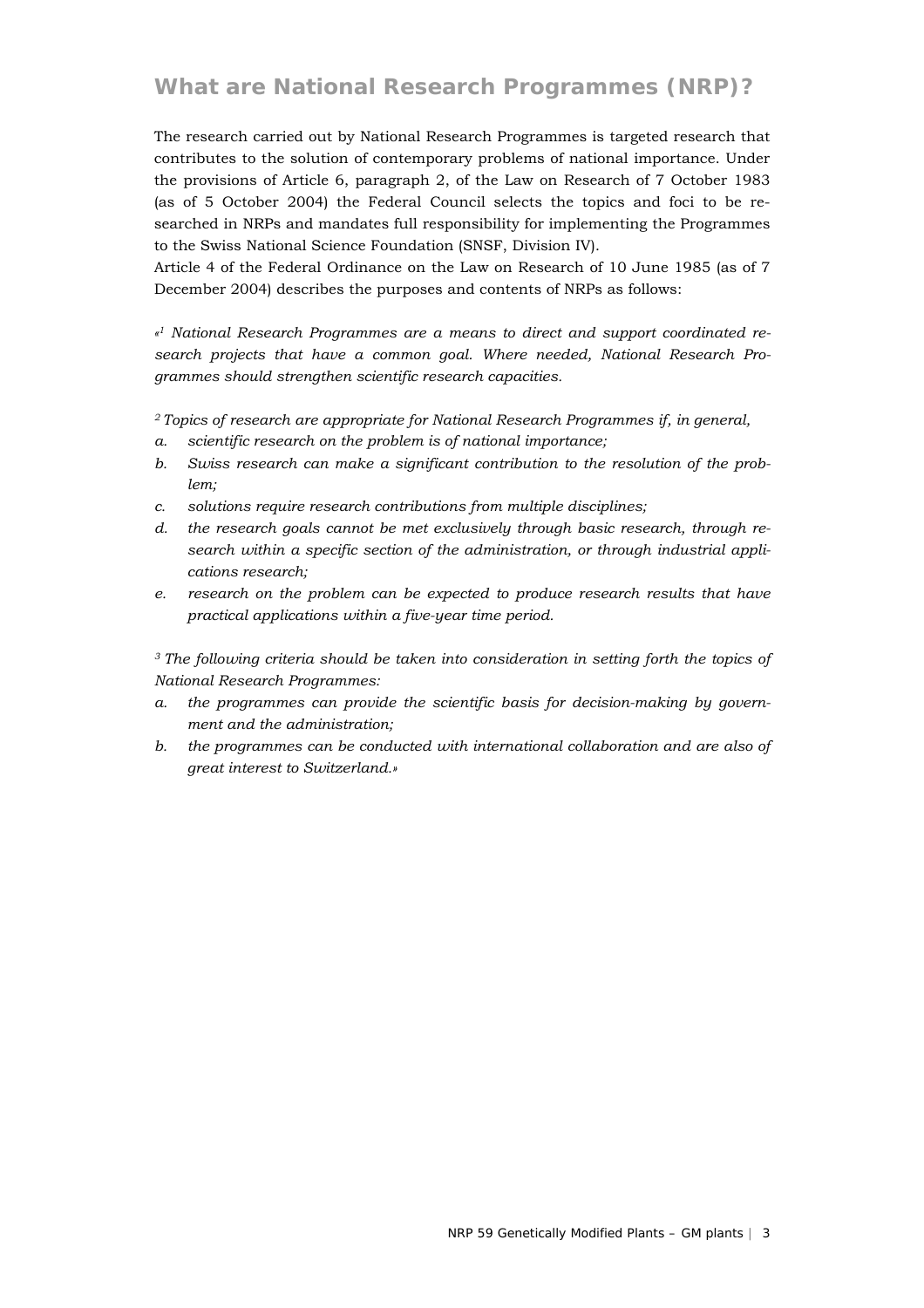# **1. Summary**

The NRP 59 examines the benefits and risks of genetically modified plants (GM plants) under the ecological, social, economic, legal and political conditions of Switzerland. Its goals are to: (a) contribute to the identification and development of plant biotechnology applications that are conducive to achieving Swiss agricultural and environmental policy goals; (b) assess the present legal and administrative framework for GM plants, as well as the associated risk-assessment, risk-management, and decision-making processes; (c) develop procedural standards for risk research and monitoring that are geared to the Swiss context. The programme consists of 4 modules. Module 1 (ca. 50% of the NRP) focuses on biological, ecological, and public health aspects. It examines influences of the environment on the functionality and performance of GM Plants, influences of GM plants on ecological systems and human health, and conditions under which GM plants could - or could not - be used as production platforms for non-food products (*e.g.*, pharmaceutical substances). Module 2 (ca. 20% of the NRP) examines social, economic, ethical, educational, legal and political issues associated with GM plants in Switzerland. Module 3 (ca. 5-10% of the NRP) studies risk-assessment, risk-management, and decision-making processes associated with the release of GM plants. Module 4 (ca. 5-10% of the NRP) focuses on synthesis and overview studies that evaluate existing research and knowledge on topics in Modules 1-3. With the exception of field experiments (which are expected to start in spring 2008) most research in this NRP is scheduled to begin in spring 2007. An interim report summarizing what has been learned from the synthesis and overview studies in Module 4 as well as new, original research in Modules 1-3 will be issued in autumn 2009. The NRP will end in spring-summer 2011.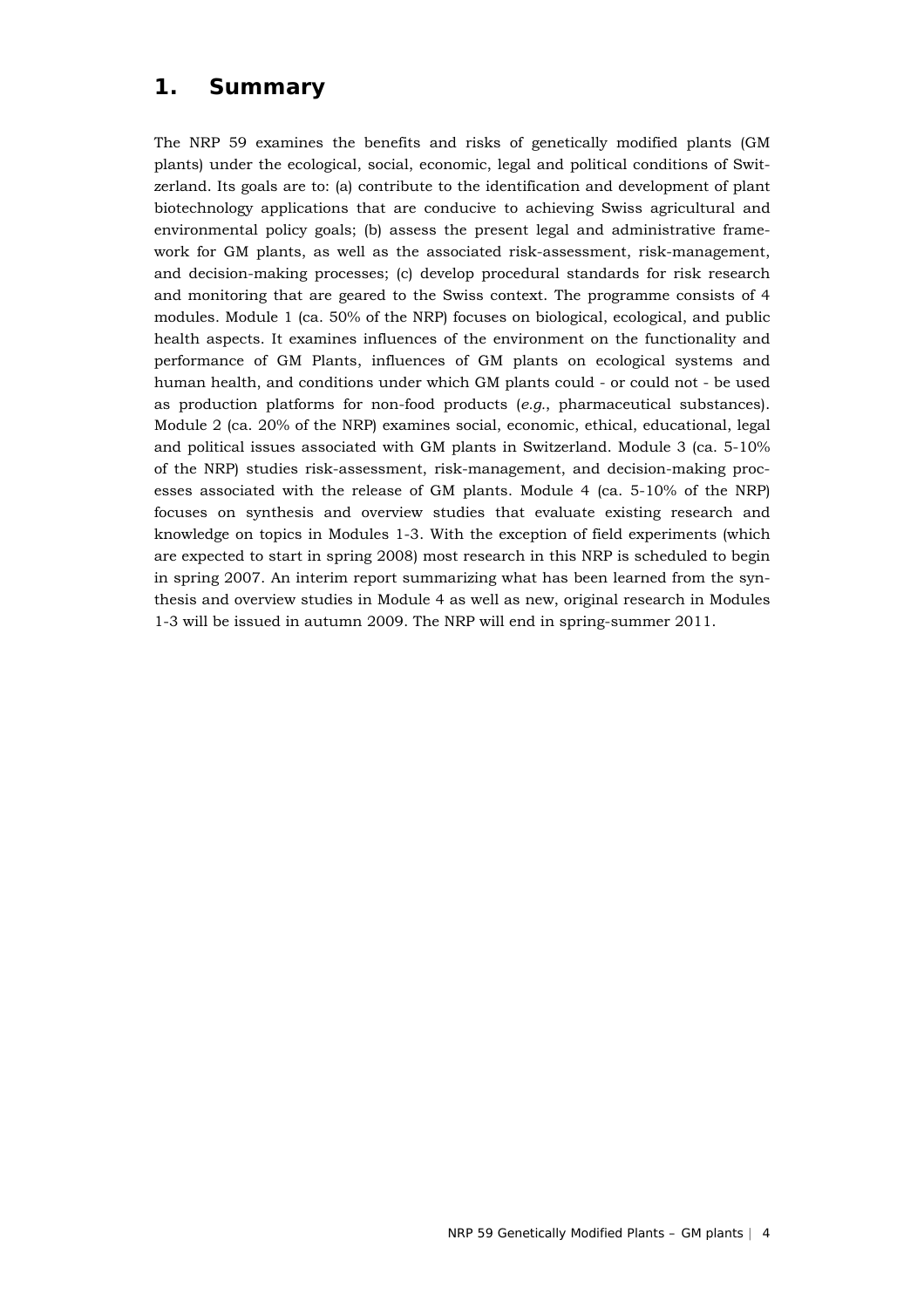# **2. Introduction**

The application of gene technology to modify plants has had a profound impact on plant sciences. It has opened up a multitude of opportunities to generate modified crops in ways that could not be achieved by conventional breeding. Genetically modified plants (GM plants) have found commercial application in many parts of the world. The expectations that accompany the introduction of crops resulting from this technology are high and include increased yields, higher nutritional content, resistance of crops to pathogens or adverse climatic conditions, and reduced use of insecticides and fungicides. In the non-food sector, GM plants might be used as biofactories for pharmaceutical products such as vaccines or to generate compounds that normally consume non-renewable resources. As is the case with most new technologies, however, the widespread application of GM crops comes with potential risks to public health and the environment that need to be weighed off against the benefits.

**Currently existing knowledge** on the risks and benefits of GM plants is extensive (for more information, see http://www.agbios.com/main.php; http://www.icgeb.org/~bsafesrv/bsfdata1.htm;

http://www.defra.gov.uk/environment/gm/research; www.biodiv-chm.de; WHO 2001, Evaluation of Allergenicity of Genetically Modified Foods. Report of a Joint FAO/WHOExpert Consultation on Allergenicity of Foods derived from Biotechnology, Rome, January 2001). Moreover, large-scale research programmes in this area are at present under way in North America, Europe and several developing countries (most notably South Africa, China and India). Despite the wealth of data on GM plants and their effects that has emerged from these programmes, a comprehensive evaluation of benefits and risks of GM plants remains difficult. Much of the relevant knowledge is either ambiguous, not easily accessible, or may not, or only to a limited degree, be applicable to Swiss conditions. As to the latter, rather little background knowledge is available that can readily be applied to estimate the consequences of introducing GM plants in Switzerland.

While contributing to the provision of food in a sustainable manner, Swiss agriculture must, by constitutional mandate, also contribute to the conservation of natural resources and the upkeep of the rural landscape. In order to fulfil its **agricultural policy goals** (AP 2007, AP 2011), Switzerland invests considerable efforts in the development of long-term sustainable agricultural production systems. One of the main objectives of sustainable agriculture is to maintain or where possible increase the current level of productivity while decreasing the negative impacts on the environment and human and animal health. Negative impacts stem mainly from the use of herbicides, pesticides, and fertilizer, and from land-use management (*e.g.*, crop rotation), which may cause the emergence of resistant or tolerant weeds or microorganisms, the pollution of soil and ground water, and the reduction of the biodiversity of flora and fauna.

At this stage, it is not clear - and in fact heavily debated among scientists, farmers, consumers, policy-makers, and the wider public - to what extent the **application of GM plants** could benefit Swiss agriculture, consumers, and the environment. Most research and development carried out on GM plants is geared towards extensive, large-scale farming systems. In Switzerland, however, small-scale agricultural sys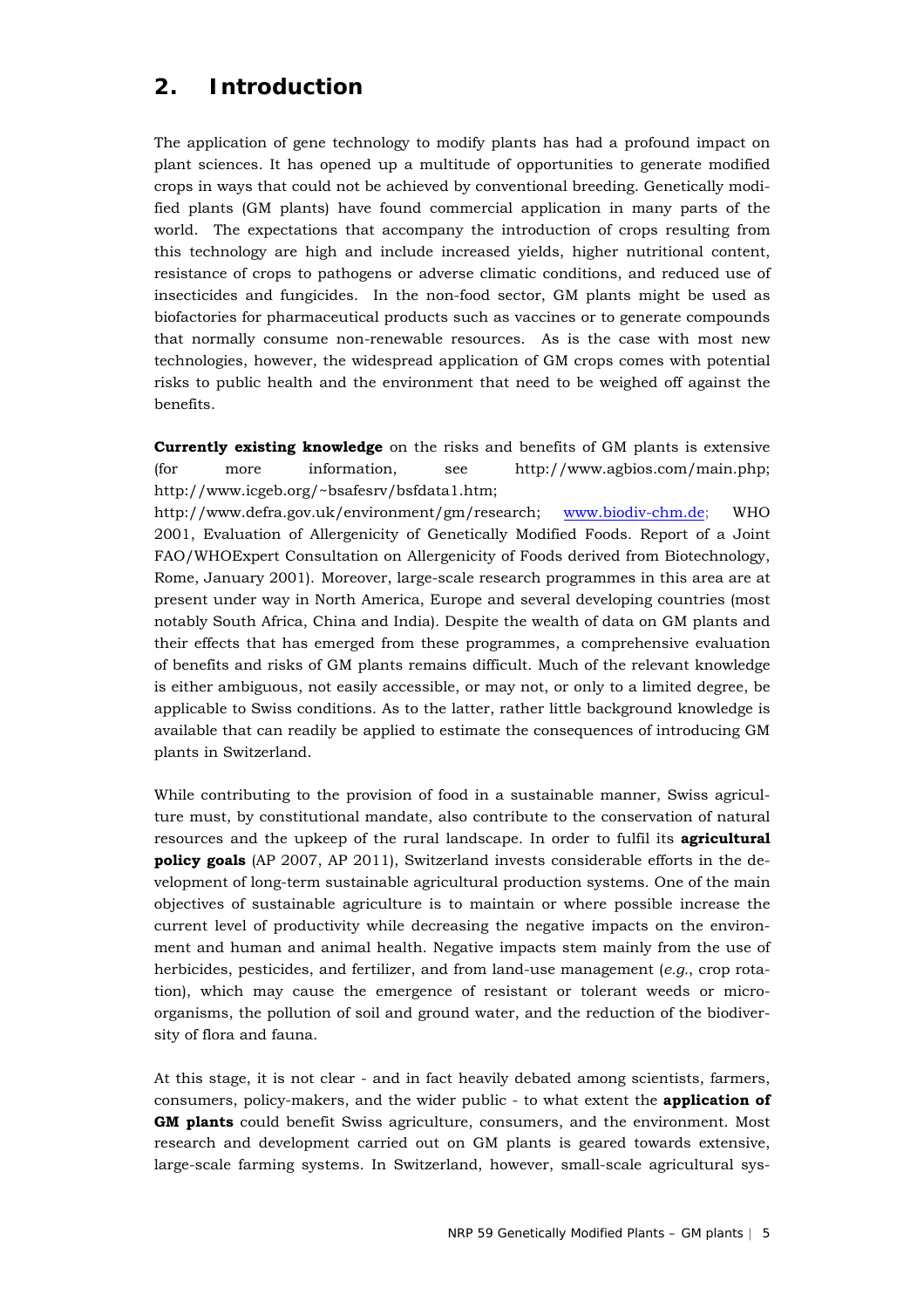tems are predominant. Consequently, a range of important questions pertaining to the use of GM plants in Switzerland need to be addressed:

- How could GM plants contribute to sustainable agriculture in Switzerland?
- Under what conditions could GM plants be applied to the benefit of Swiss farmers and consumers?
- Would GM plants become more acceptable to farmers and consumers if the potential benefits were demonstrated?
- How can potential risks emanating from GM plants be assessed and managed?
- Under what conditions can agriculture with and without GM plants co-exist?
- How would GMP-based agriculture compare with conventional and organic production methods?

Public debates associated with the **moratorium initiative** (the proposed five-year moratorium on commercial GM plants releases in Switzerland was approved in November 2005 by popular vote) have shown that the majority of voters remain sceptical with regard to the benefits of GM plants and are concerned about potential risks. At the same time, however, a large part of those voters who supported the moratorium, as well as those voters who rejected the moratorium, have emphasized the need for more knowledge about the benefits and risks of GM plants when deciding in 2009/10 on whether to end or extend or modify the moratorium.

Considering its short time frame and limited funding (*e.g.*, EU research programmes in this area extend over much longer time periods and are much larger) this NRP can only focus on selected topics with respect to the benefits and risks of GM plants. The emphasis will be on assessing the applicability of existing results from worldwide research in the Swiss context, and on filling important gaps between existing knowledge and practical application within the Swiss context wherever necessary. The most **important points that need to be addressed** are:

- i. To what extent and how can plant biotechnology be used in ways that are conductive to achieving Swiss agricultural and environmental policy goals?
- ii. As transfers of GM plants into non-GM plants crops could affect the economic interests of non-GM plants growers, how could the co-existence of any future GM plants and non-GM plants crops be managed in Switzerland?
- iii. The present legal and administrative framework for research on and commercial applications of GM plants needs to be assessed. The same holds for related risk-assessment, risk-management, and decision-making procedures. Procedural standards for risk research and monitoring geared to the Swiss context need to be developed in this context.

The **Swiss scientific community** is well placed to meet these objectives. It holds a highly competitive international position in plant molecular biology and physiology, developmental genetics, environmental sciences, and social sciences and humanities research on science & technology issues.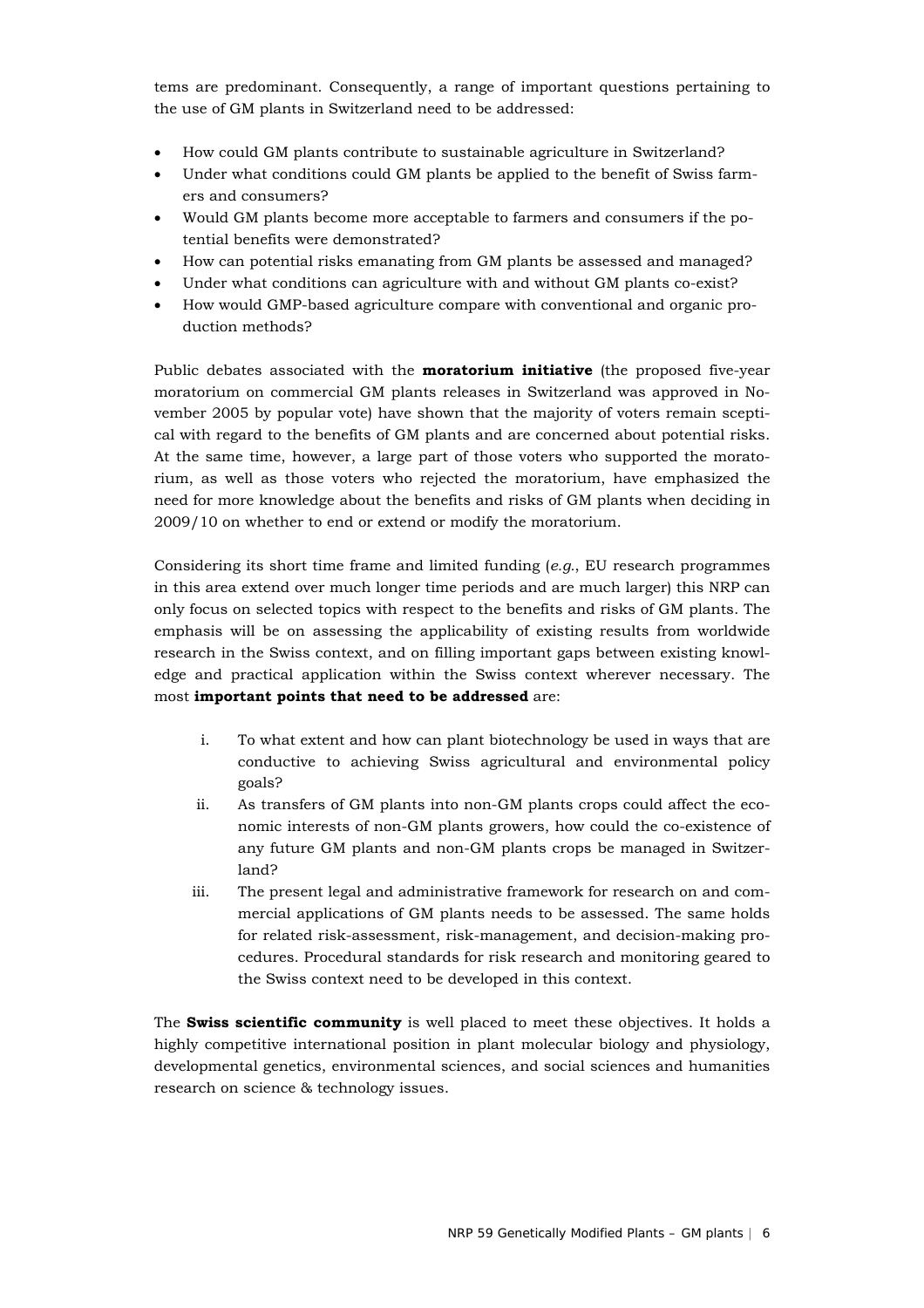# **3. International and National Context**

*The responsible deployment of modern biotechnology and GM plants needs to encompass the whole process from technology development and pre-release risk-assessment to benefit analysis and post-release monitoring. This is best achieved when technology development and bio-safety research are carried out as parallel, but closely interacting, processes (FAO expert consultation 2005).* 

# **3.1 International research programmes**

Numerous programmes and projects exist that deal with topics that are thematically also covered by NRP 59. Below, some of the most important initiatives are listed, but the list is by no means comprehensive.

The **6th framework programme of the EU** was started in November 2002. The 5th priority of this framework programme carries the title "Food quality and safety" and has a budget of 685 million Euro. Furthermore, from 1984 – 2000, the EU supported projects to study the safety of GM plants with a total amount of 70 million Euro.

In March 2000, the German Federal Ministry of Education and Research (BMBF) launched a programme that was concluded in 2004, covering the following main topics:

- GM plants release safety research.
- The development of methods for the monitoring of cultivated GM plants.
- Communication management in biological safety research.

An additional BMBF research programme "Biologische Sicherheit gentechnisch veränderter Pflanzen" was launched in December 2003 and is still ongoing (http://www.biosicherheit.de)

In the UK, a large set of studies (Farm-scale evaluations) aimed at investigating the effects of GM plants crops on the environment have been conducted with the support of DEFRA (Department for Environment, Food and Rural Affairs) (http://www.defra.gov.uk/environment/gm/fse/index.htm; http://www.defra.gov.uk/environment/gm/research/reports.htm )

In 2003, the US National Science foundation and the EU evaluated research questions relating to genetic engineering and social sciences ("Comparative Research on Biotechnology and the Public" – Report to the US-EC Task Force on Biotechnological Research).

In **Spain**, a post-marketing monitoring plan (PM-MP) (1998 - 2004) for genetically modified maize varieties protected against insect pests (Bt-176 corn) was carried out over a period of 6 years. A second PM-MP (for MON810 corn) was initiated in 2004 and is currently ongoing. These PM-MPs were designed jointly by the companies concerned and experts from the Spanish Committee on Biosafety (Ministerio de Medio Ambiente).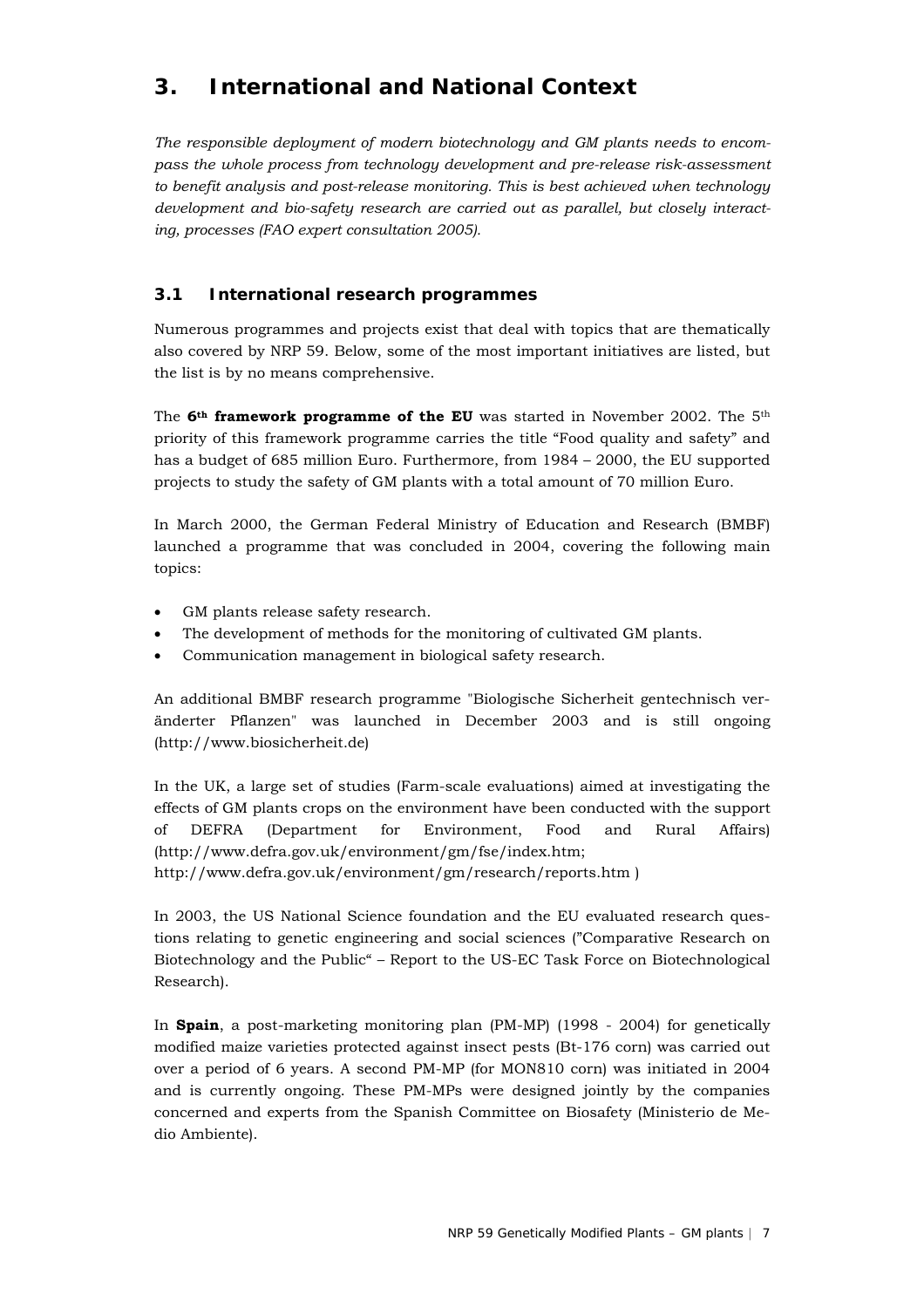Research and development on transgenic plants is also carried out on a relatively large scale in countries like **South Africa, India, and China**. By the beginning of 2000, for example in South Africa alone 120 field experiments were registered and in China some 2000 scientists were occupied with "green" biological technology.

# **3.2 National programmes**

Research priorities of the 'SPP Biotechnology' (http://www.snf.ch/SPPBiotech/ Home\_e.html; 1992-2001) included topics such as bio-safety research and biotechnology of higher plants. In the 'SPP Environment' (http://www.sppe.ch/de /sppe\_set.html; 1992-2002), another example, the remediation of soil contaminated with oil and heavy metals was addressed. In the scope of a currently ongoing FOEN research programme (http://www.umwelt-schweiz.ch/buwal/de/fachgebiete/ fg\_biotechnologie/research/index.html), some particular questions relating to biological safety are being studied. This programme is much smaller than NRP 59, it does not include GM plants field experiments, and it only marginally addresses socio-economic questions.

The **Gene Technology Law** (in force since January 2004), and the **Ordinance on the release of organisms** into the environment (in force since November 1999 and continuously adjusted) constitute the legal framework within which genetically modified organisms including transgenic plants must be handled. In addition to this legal framework, a five-year **moratorium** on the commercial cultivation of GM crops was introduced in November 2005 by popular vote. Whereas proponents of the moratorium expect that the label of 'GMO-free' will be able to emphasize the quality of Swiss products, several members of the Swiss scientific community fear that the moratorium might undermine plant biotechnology research and teaching at Swiss universities and deter young scientists of pursuing a career in this field.

In summary, the current status of knowledge on the benefits and risks associated with GM plants is extensive and these issues are studied in many countries worldwide. Nevertheless, there are three compelling reasons for carrying out additional research in this area within the frame of NRP 59. *Firstly,* a systematic evaluation of the data that have been gathered abroad and, to a limited degree, also in Switzerland is difficult and remains incomplete, and relevant information and knowledge is not easily accessible. Moreover, there is only limited agreement on procedural standards for biosafety research on GM plants. *Secondly,* previous research has focused mainly on questions relating to the risks of GM plants; endeavours to demonstrate the potential advantages or benefits of this new technology were given correspondingly less attention. *Thirdly,* Switzerland is particularly suited for interdisciplinary research on this complex topic because of its ecological diversity, small-scale farming, cultural differences in how GM plants are perceived, and its specific political structures.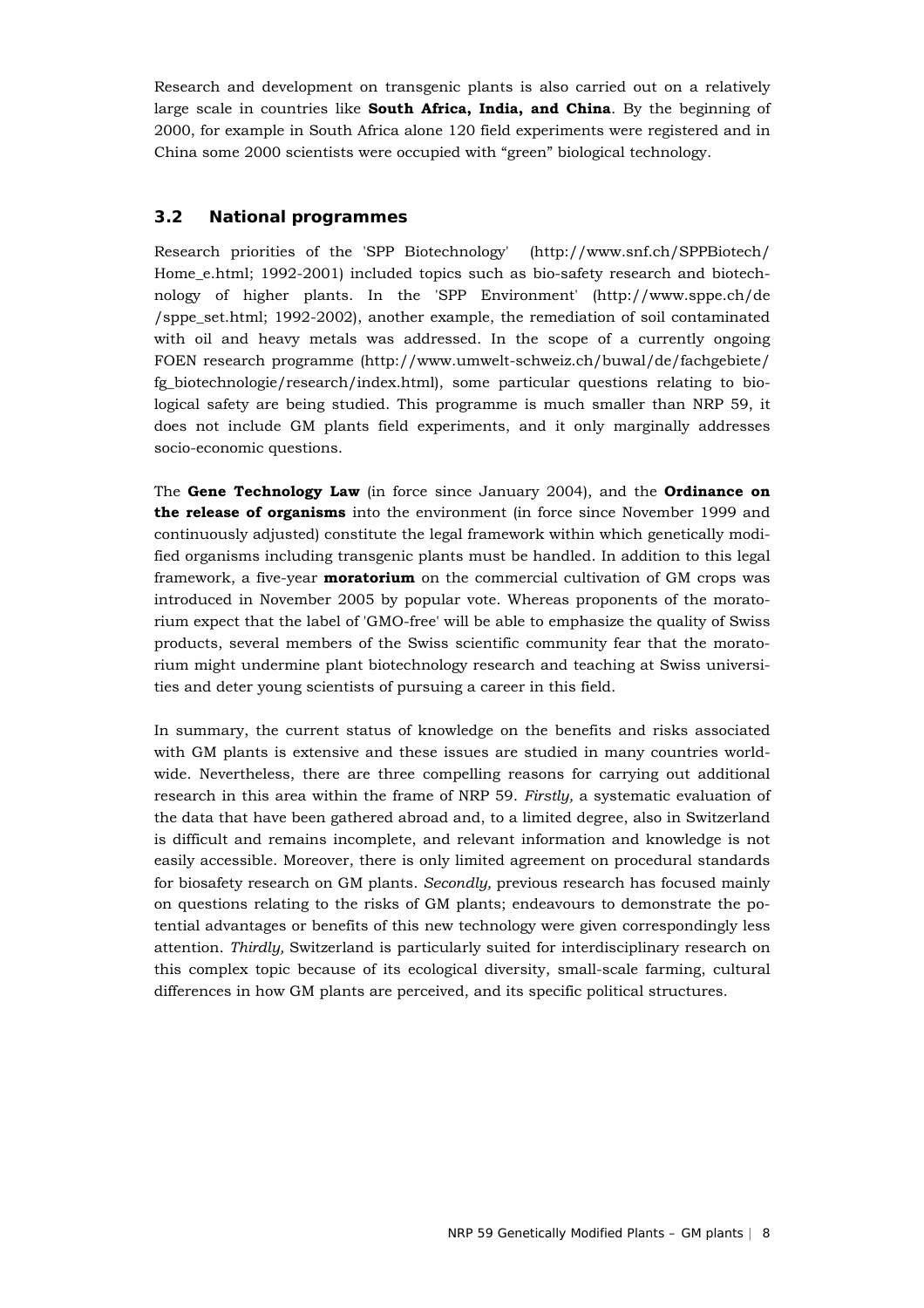# **4. Goals of NRP 59**

In view of the research that has already been carried out abroad and in Switzerland, and taking into consideration the specific local Swiss requirements, NRP 59 will pursue the following three goals:

*First*, contribute to the identification and development of plant biotechnology applications that are conducive to achieving Swiss agricultural and environmental policy objectives;

**Second**, assess the present legal and administrative framework for GM plants, as well as the associated risk-assessment, risk-management, and decision-making processes;

*Third,* develop procedural standards for risk research and monitoring that are geared to the Swiss context.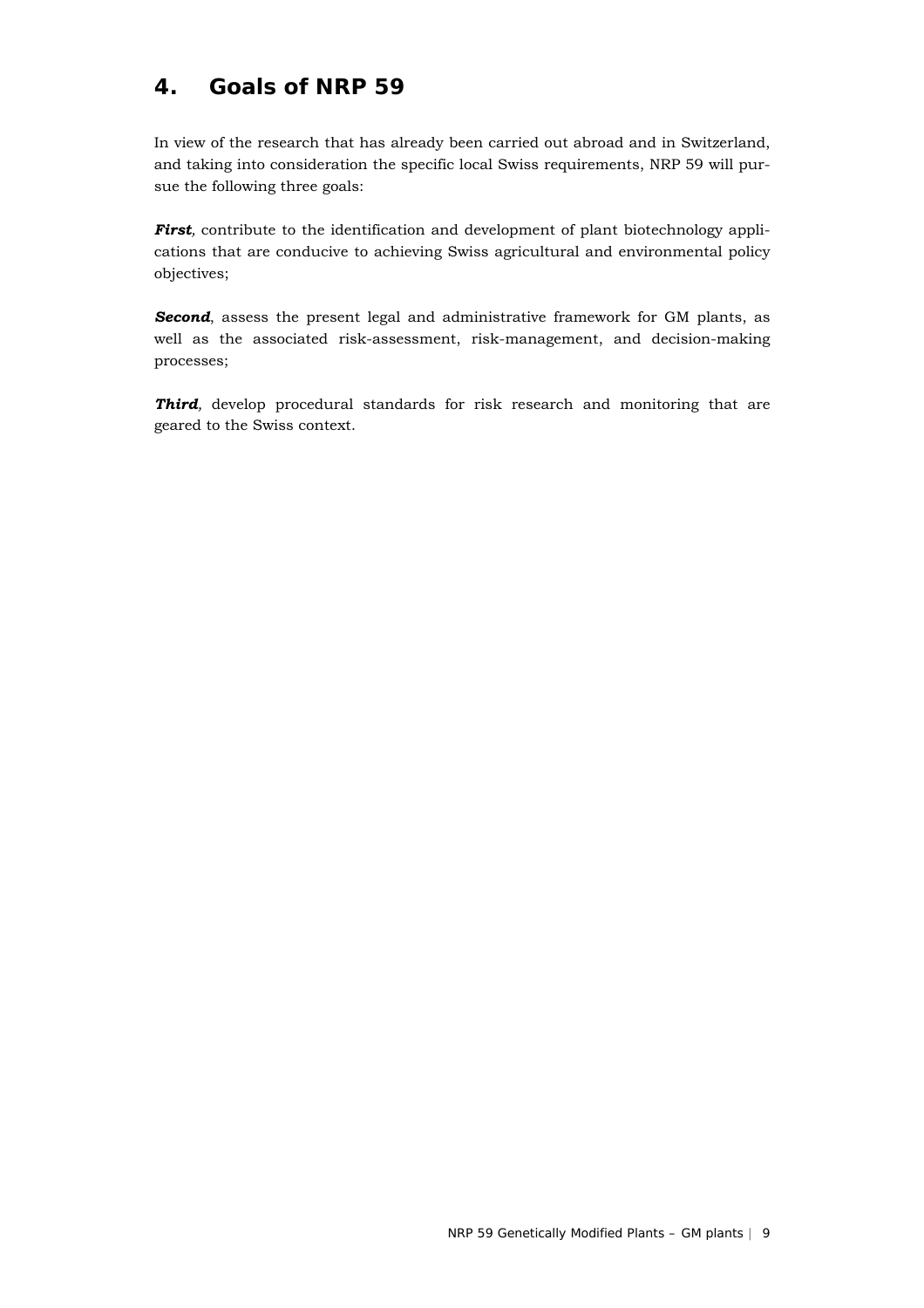# **5. Main Research Topics**

In order to reach the named goals of the programme, four research modules will be implemented:

#### *Module 1: Plant biotechnology and the environment*

This module deals predominantly with biological, ecological, and public health aspects (ca. 50% of the programme). The following three areas are to be covered:

- Influences of the environment on the functionality and performance of GM plants.
- Influences of transgenic plants on ecological systems and human health.
- Conditions under which GM plants can or cannot be used as production platforms for non-food products (e.g., pharmaceutical substances).

#### *Module 2: Political, social and economic aspects*

This module covers social, economic, ethical, educational, legal and political issues associated with GM plants in Switzerland (ca. 20% of the programme).

*Module 3: Risk-assessment, risk-management, and decision-making processes*  Module 3 (ca. 5-10% of the NRP) studies risk-assessment, risk-management, and decision-making processes associated with the release of GM plants.

#### *Module 4: Synthesis and Overview studies*

Module 4 (ca. 5-10% of the NRP) focuses on synthesis and overview studies that evaluate existing research and knowledge on topics in Modules 1-3. By the end of 2009, a synthesis cutting across all three modules will be produced.

Below, the four modules are described in more detail.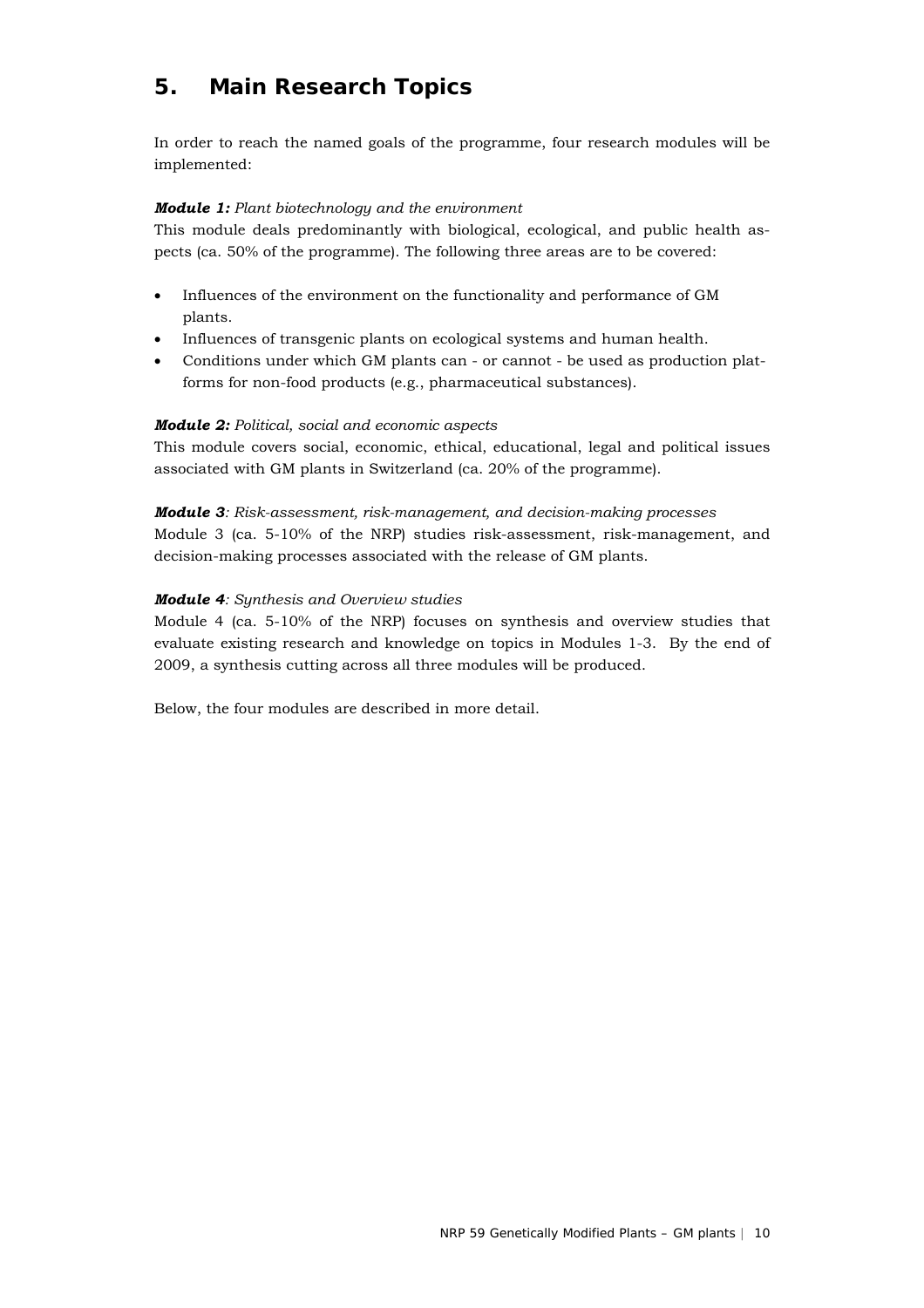# **5.1 Module 1: Plant biotechnology and the environment**

Because of time constraints, this research programme does not focus on the de novo development of GM plants. Cooperative research, using GM plants that are currently under development in Swiss public and private laboratories, is encouraged. This way, synergies can be created between on-going research programmes from different disciplines that will help maximise progress. Examples of GM plants interesting from a sustainable agriculture point of view are GM plants with (i) specific or broad spectrum disease and insect resistance/tolerance, (ii) enhanced nutrient uptake for improved plant growth, iii) plants with improved nutritional value as feed or food, (iv) non-food GM plants for improved crop management (*e.g.*, "trap plants" for nematodes, soil fertility), or (v) plants that are used as bioreactors for pharma- and neutraceutical compounds. In such cooperative research, efforts aimed at increasing the efficiency and safety of established or novel approaches will be supported.

#### **Research areas:**

**A) Impact of the environment on the functioning and performance of GM plants** 

The range of benefits and risks of GM plants can be expected to vary depending on the location (given environment) and the context (*e.g.*, scale of release) in which they are used. Risks and benefits are largely determined by the plant species, the transgenic trait and the ecosystem into which the GM plants will be introduced and need to be judged (case-specifically).

To enable informed decision-making, more data and knowledge may need to be acquired on the regulation of expression and functioning of the transgene in the receiving organisms. The environmental conditions that provide for optimal performance and those that hinder the development of GM plants need to be identified.

### **Potential research topics:**

- Epigenetic effects associated with the transformation and regeneration process (*e.g.*, silencing and insertional mutations).
- The relationship between the site of insertion in the plant genome and the stability of transgene transmission over several generations, its regulation and level of expression.
- Impact of transgene expression on plant metabolism and plant fitness.
- Containment strategies and their reliability.

### **B) Impact of GM plants on the environment and human health**

It has been proposed that reduced pesticide use, increased crop yield and easier weed control, could complement other sustainable agricultural practices and lead to significant environmental benefits. The responsible development and use of GM plants, however, also entails a careful analysis of potential associated risks. Any potential for increased establishment, persistence, and spread of GM plants in the environment needs to be identified. Probable points of entry, routes and potential health hazards and, most importantly, the potential effects on the environment and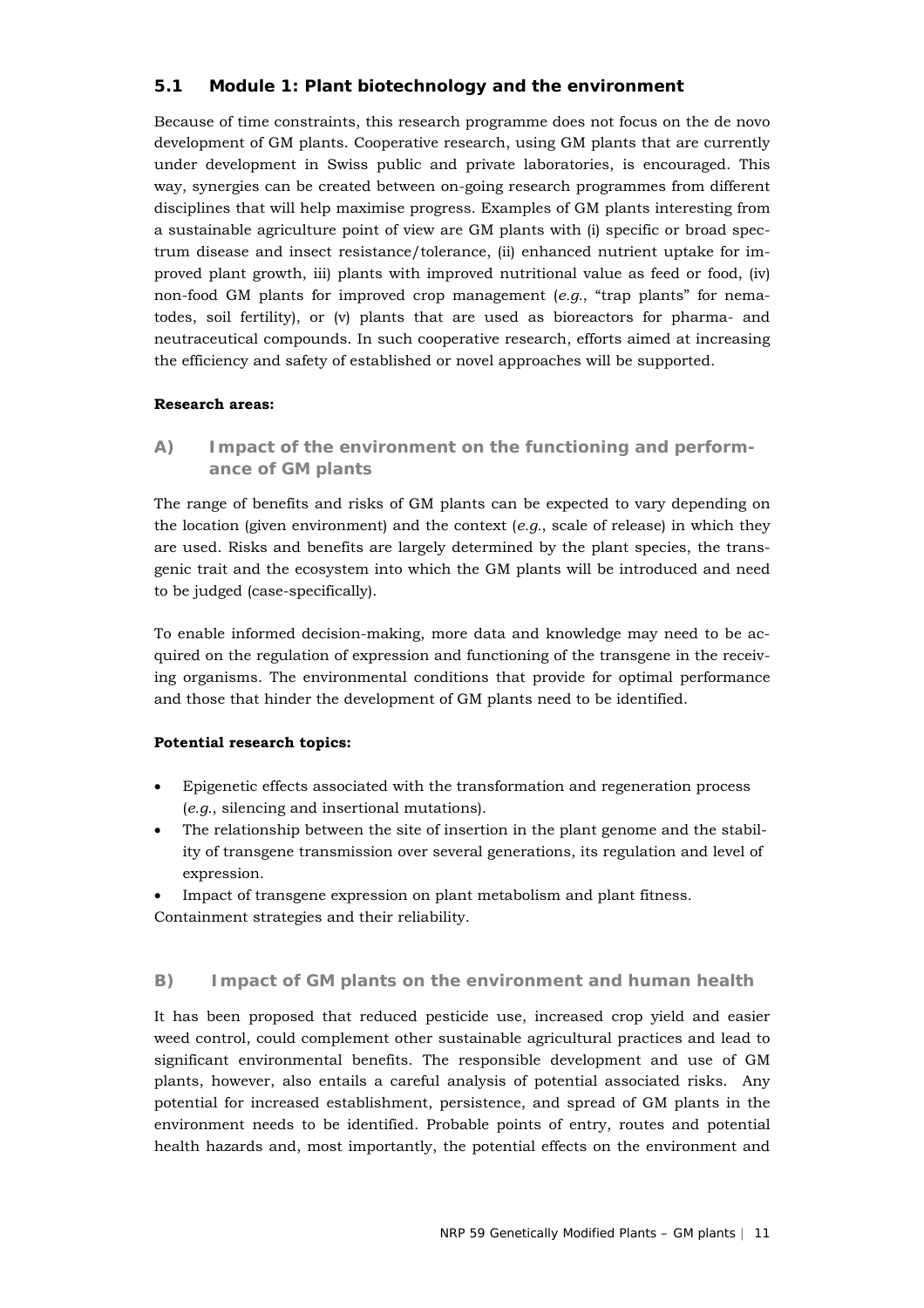human health need to be addressed. Unwanted spread of transgenes in and introgression into wild/weedy/crop relatives can go unnoticed for a long time. Conditions that govern the stability and regulation of transgenes in wild/weedy plants can differ from those that apply to crop plants raised under controlled conditions in planned breeding programmes. In certain areas, little research has been conducted to date that focuses on these processes.

#### **Research projects are invited addressing either benefits or risks of GM plants:**

- Effects of GM plants and their transgene product(s) on the ecosystem (*e.g.*, biodiversity, ecological functions, food webs, protected species); comparison of the spread of GM plants with that of normal plants or 'invasive plant species'.
- Unwanted dispersal of the transgene through pollen and seeds, including routes of spread (crop/crop, crop/wild/weedy, hybrid/wild and human activities), identification of potentially receiving ecosystems, containment strategies, etc., and their consequences (incl. potentially affected ecological functions, etc), development of tools to monitor transgene escape.
- Stability and regulation of transgene constructs following uncontrolled outcrossing and introgression into wild/weedy relatives.
- The impact of GM plants, and/or GMP-derived products on the soil ecosystem and its biota (*e.g.*, degradation, bio-geochemical cycling, soil fertility).
- Studies on the potential environmental benefits of GM plants, in particular with regard to pesticide use, crop yields, weed control, general soil tillage and soil protection. Such studies should focus specifically on Swiss conditions and address the question of how plant biotechnology could contribute to environmentally and economically sustainable agriculture in Switzerland.
- Studies that address besides the benefits/biosafety issues the topic of coexistence of genetically modified, conventional and organic crops in Swiss agriculture. It should be noted, however, that co-existence is not primarily an environmental risk issue. For this reason, this topic will necessitate a transdisciplinary approach that includes economic risk as well as agricultural management issues.
- The impact of GM plants and products thereof on human health. These studies can address potentially harmful effects (e.g. toxicological, immunological studies) as well as potential health benefits (e.g., elimination of common food allergens, increased nutritional value, etc.)

It should be noted that neither the conceptual nor the financial framework of NFP 59 allow for comprehensive clinical studies on the impact of GM plants on human and animal health. Therefore, only limited studies on the adverse effects on human and animal health will be feasible. Studies are also invited that focus on reviewing and re-evaluating existing data sets with the aim of facilitating a more accurate assessment of potential health hazards or benefits. Moreover, recent research in other countries indicates that only large-scale studies will reveal any real ecological impacts. Research in this NRP focusing on ecological implications will thus have to connect systematically to large-scale studies being carried out abroad.

It is envisaged that several projects listed under A) and B) will include field experiments using GMplants. Furthermore, within the frame of NFP 59, opportunities will exist for scientist to collaborate in GMP field experiments abroad.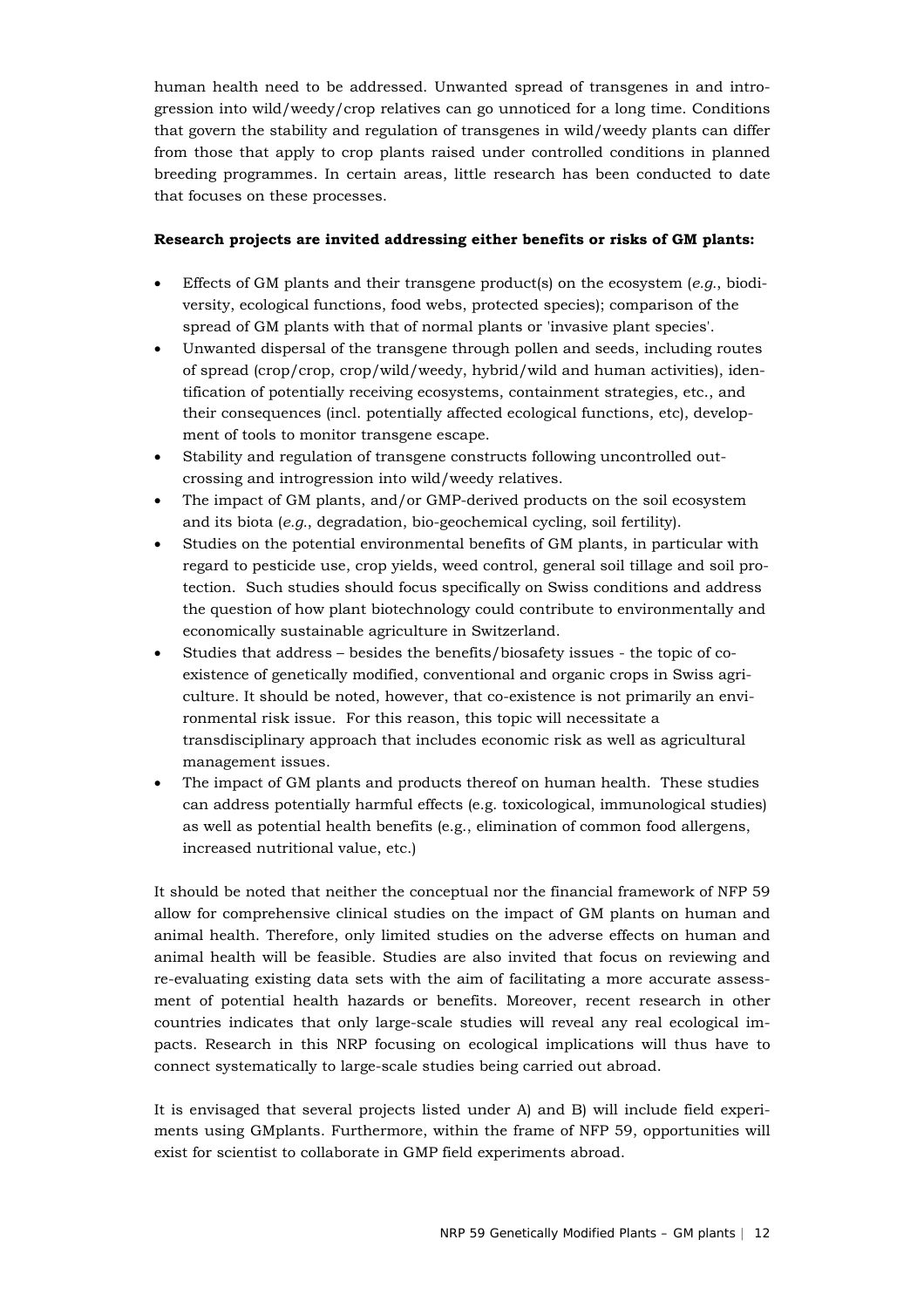# **C) New approaches and the use of GM plants as production platforms for non-food products**

GM plants are finding increasing application for non-food product purposes. For instance, strategies are being developed to use GM plants in the field of phytoremediation, where plants remove contaminating pollutants from soils or water. GM plants can also serve as biofactories to produce compounds presently made using non-renewable resources, such as oils, fuels, and plastics. Plant biotechnology can also be used to increase the nutritional value of plants, to eliminate common allergens, and for pharmaceutical applications, including vaccine production. Furthermore, efforts are also underway to generate GM plants that pose less potential risks to the environment, *e.g.*, through a variety of technologies that restrict gene flows. Moreover, recent progress in chloroplast transformation has opened up new opportunities to develop GM plants that can be used as bioreactors to produce pharmaceuticals or other molecules of industrial interest. Chloroplast transformation may have several advantages over nuclear transformation, in particular with regard to the site-specificity of transgene insertion and stability of expression. Theoretically, there should also be no dispersal through pollen.

While such GM plants may promise great benefits, their use also gives rise to a different spectrum of environmental risks that need to be assessed proactively. NRP 59 will therefore foster contained use research (but not field release trials) aimed at improving both safety and efficacy of such novel systems.

#### **Potential research topics:**

- Development and further improvement of novel, promising expression systems.
- The use of GM plants as biofactories for non-food products.
- Methods to increase the nutritional value of GM plants vs. non-GM plants.
- Studies on the application of GM plants for pharmaceutical application (e. g. oral vaccine development, production of pharmaceutical substances at reduced cost, etc.).
- Methods to increase efficiency and safety (environment and human/animal health).
- The use of indicator gene(s) coupled to the transgene to facilitate the identification of the dispersal of the transgene.
- Regulation of transgene expression in chloroplasts (developmental and tissue specificity).
- The specificity of the localization of the transgene (no nuclear insertions).
- Verification of the lack of transmission of the transgene through pollen.
- The establishment and verification of the containment system necessary for different types of novel systems.

### **Cluster projects**

*In addition to a set of smaller research projects in Module 1, the steering committee is prepared to fund one or two larger clusters of projects in that module. These clusters should center on one field experiment and address in an integrated manner the questions raised in parts A-C of Module 1.*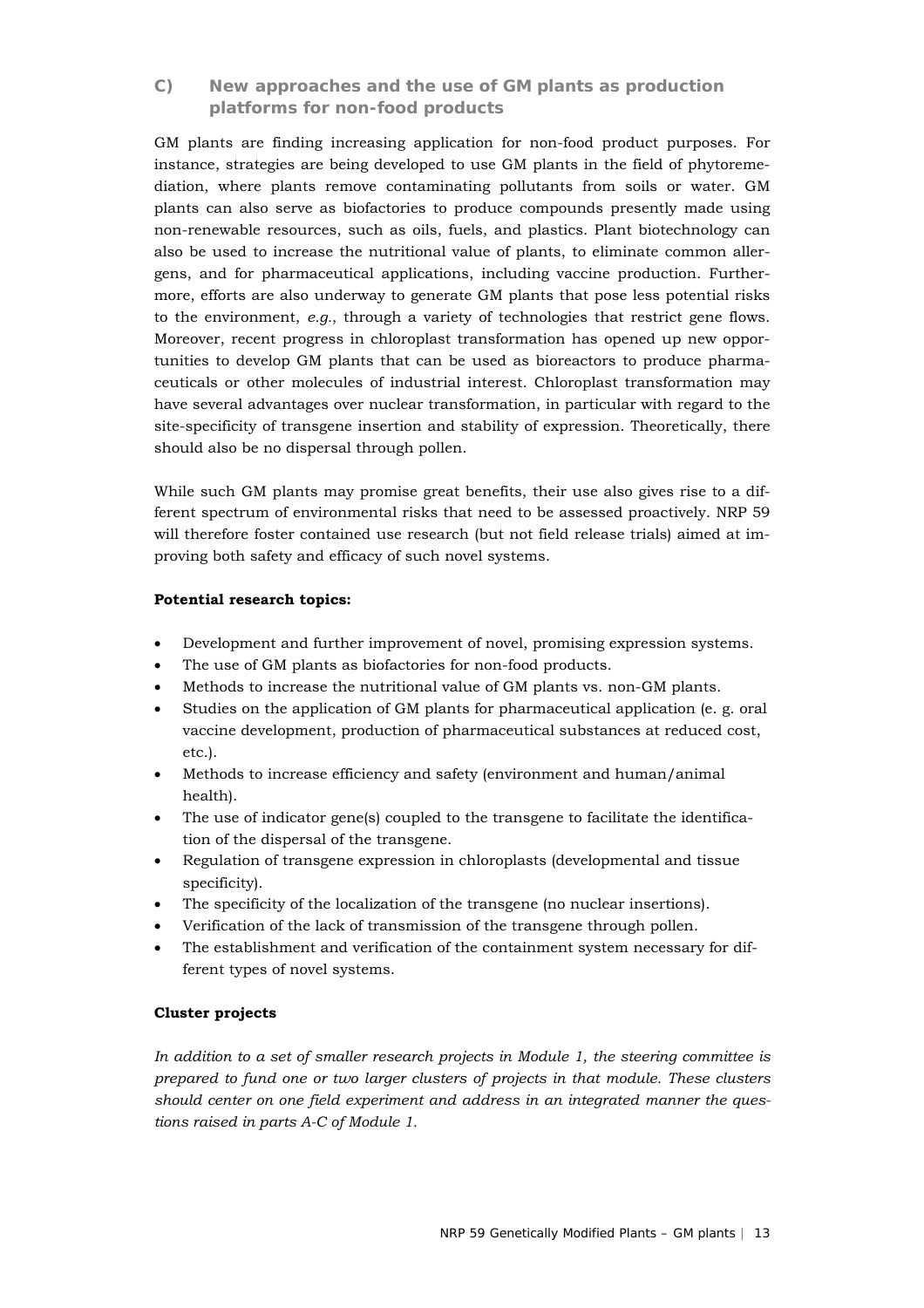# **5.2 Module 2: Social, economic, and political aspects**

The principal goal of this NRP – to assist in establishing which, if any, applications of plant biotechnology could be useful and acceptable in Switzerland – necessitates a systematic analysis of the political, social, and economic setting into which the technology and its applications might be placed. Public acceptance and non-expert attitudes with respect to agricultural biotechnology have a strong bearing on the further development and application of plant biotechnology in Switzerland. A large number of public opinion surveys and some experimental research on consumer behaviour in regard to GM products have been carried out in other countries, and a few such studies have also been conducted in Switzerland. Many questions remain to be addressed to which projects in the social sciences and humanities could provide important answers. The same holds true for economic issues, *e.g.*, the economics of co-existence of GM and non-GM crops.

We seek contributions that extend beyond the conventional surveys and media analyses of public support for, or opposition to, plant biotechnology and its applications (particularly related to food and feed production), notably in the following areas:

### **A) Focus on individual attitudes and behaviour**

We invite contributions that examine the dynamics of attitudes and acceptance of or opposition to GM plants – *e.g.*, shifts of public risk debates from health to ecological or coexistence risks. Various approaches might be useful for identifying such determinants. Both affective and cognitive dimensions should be taken into account. Researchers are encouraged to utilise innovative methods to provide additional insights into how people perceive and evaluate GM plants and various applications of the technology. Comparisons of mental models that guide expert and laypersons' views on plant biotechnology will also be interesting. Based on such models, recommendations for communication strategies could be developed. Emotions that might influence views on GM plants should also be studied. The behavioural dimension should receive considerable attention as well. To that end, voting data on GM plant issues could be analyzed. Experiments with real products and contingent valuation or willingness-to-pay studies may also offer valuable insights into individual decisionmaking and behaviour. Finally, it will be interesting to see whether there are differences in attitudes and behaviour across cantons, language groups, the rural-urban divide, and other characteristics.

### **B) Focus on society**

Individual attitudes and behaviour cannot fully explain why plant biotechnology is more accepted in some countries than in others. The social dimension is important for a better understanding of public responses to plant biotechnology. Stakeholder analyses or social network analyses could be helpful for a better understanding of the social amplification or strategically motivated under- or overstatements of benefits and risks associated with GM plants. Interaction effects between NGO campaigns, business PR, and public attitudes could also be studied in this context. In a pluralist democracy, such as Switzerland, communication of benefits and risks of plant biotechnology through the media system has important implications for public attitudes, activities by civil society groups, political agenda setting, and ultimately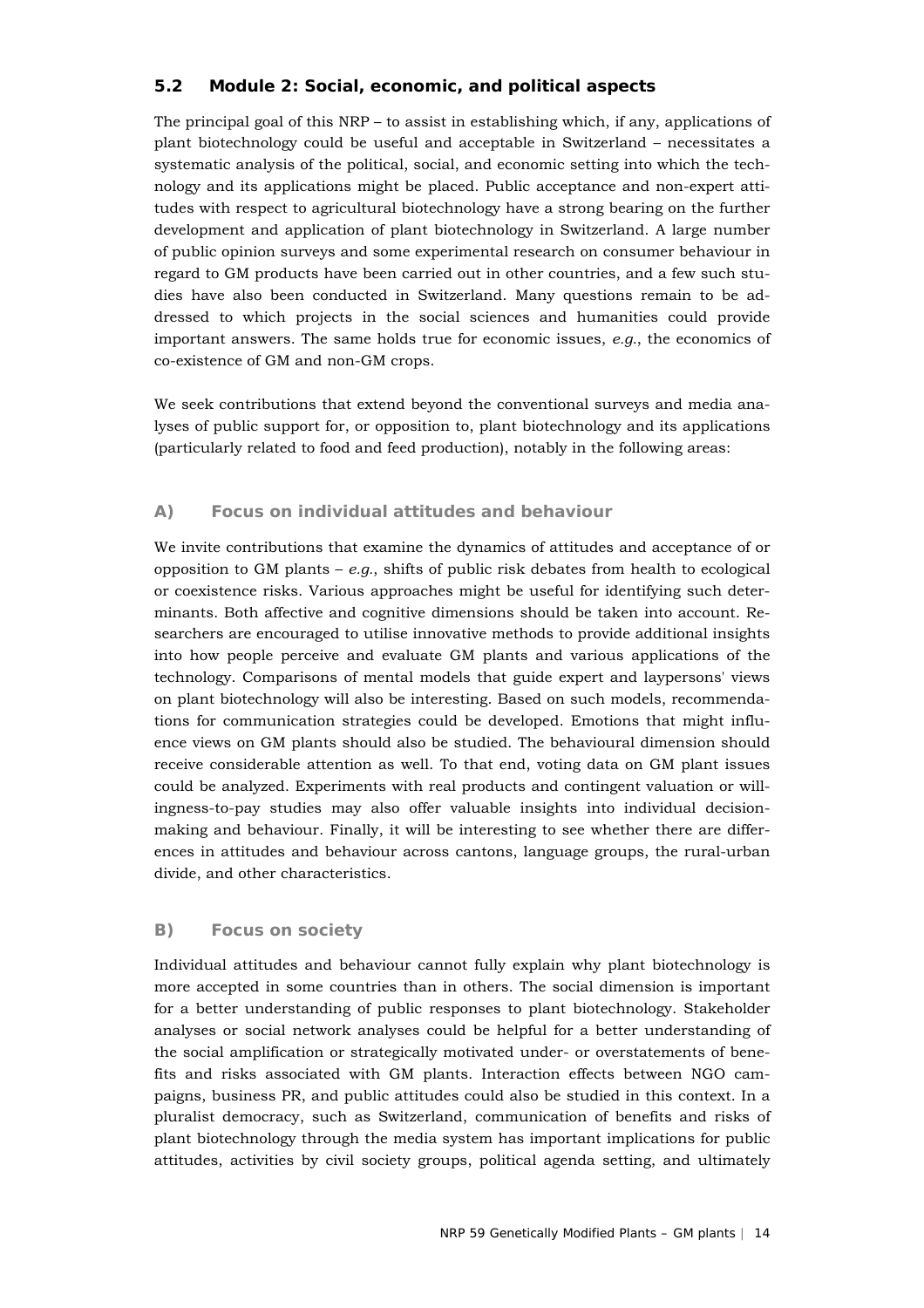government behaviour in this area. We invite contributions that examine the representation of benefits and risks of plant biotechnology in Swiss print media, radio, and television. We also invite contributions that study the effects of various stakeholders on media reporting, as well as the impact of media reporting on public opinion, stakeholder behaviour, and political agenda setting. Studies that explain differences in benefit and risk perception across different language areas of Switzerland are particularly welcome. Projects in this category should also help produce recommendations on how to bridge the currently existing gaps between scientific findings on benefits and risks of GM plants on the one hand, and popular perceptions of such benefits and risks, on the other hand.

#### **C) Focus on economic issues**

It is important to establish to what extent the consumer could ultimately benefit from the commercial application of GM plants. Proposals are invited that specifically tackle the topic of 'consumer benefits' in the Swiss agricultural context. From an economic point of view it is particularly important to compare the costs and benefits of co-existence of GM crop production with the costs and benefits of organic and/or conventional crop production. Such comparisons should be carried out for individual crops, such as corn, wheat, potato, grapes, canola, etc. The cost implications of various certification and labelling schemes are also of interest. Similar studies have already been carried out in other European countries and should serve as a basis of reference. The extent to which patent issues and regulatory burdens may affect the development and commercialization of GM plants by public institutions and the private sector in Switzerland could also be investigated. To the extent possible, the effects of different policy scenarios on public and private sector research and development in plant biotechnology could be studied.

#### **D) Focus on ethical issues**

Currently, there is no consensus in Switzerland on how particular ethical concerns pertaining to GM plants should guide decision-making in respect to research in closed systems, field experiments, and commercial releases of GM plants. Examples include the interpretation, in practice, of ethical criteria as set forth in the Swiss Gene Technology Law (*e.g.*, in respect to the dignity of creation applied to plants), particular levels of protection to be accorded in the name of the precautionary principle against potential risks emanating from field experiments or commercial releases of GM plants, public participation rights in decision-making processes, transparency in respect to research and development activities in plant biotechnology, etc. We invite studies that explore how such concerns can be defined, evaluated and operationalized, and on whether ethical concerns differ across societal groups (*e.g.*, professional groups, socio-cultural groups) and between Switzerland and other countries. One option to this end might be to systematically examine explicit or implicit guidelines of good ethical practices across different groups (*e.g.*, science, industry, NGOs). Comparisons of ethical concerns expressed by ethics experts versus concerns expressed by other stakeholders (*e.g.*, scientists, lay persons) and historical analyses pertaining to past controversies over new technologies compared to the actual GM plants controversy will also be interesting.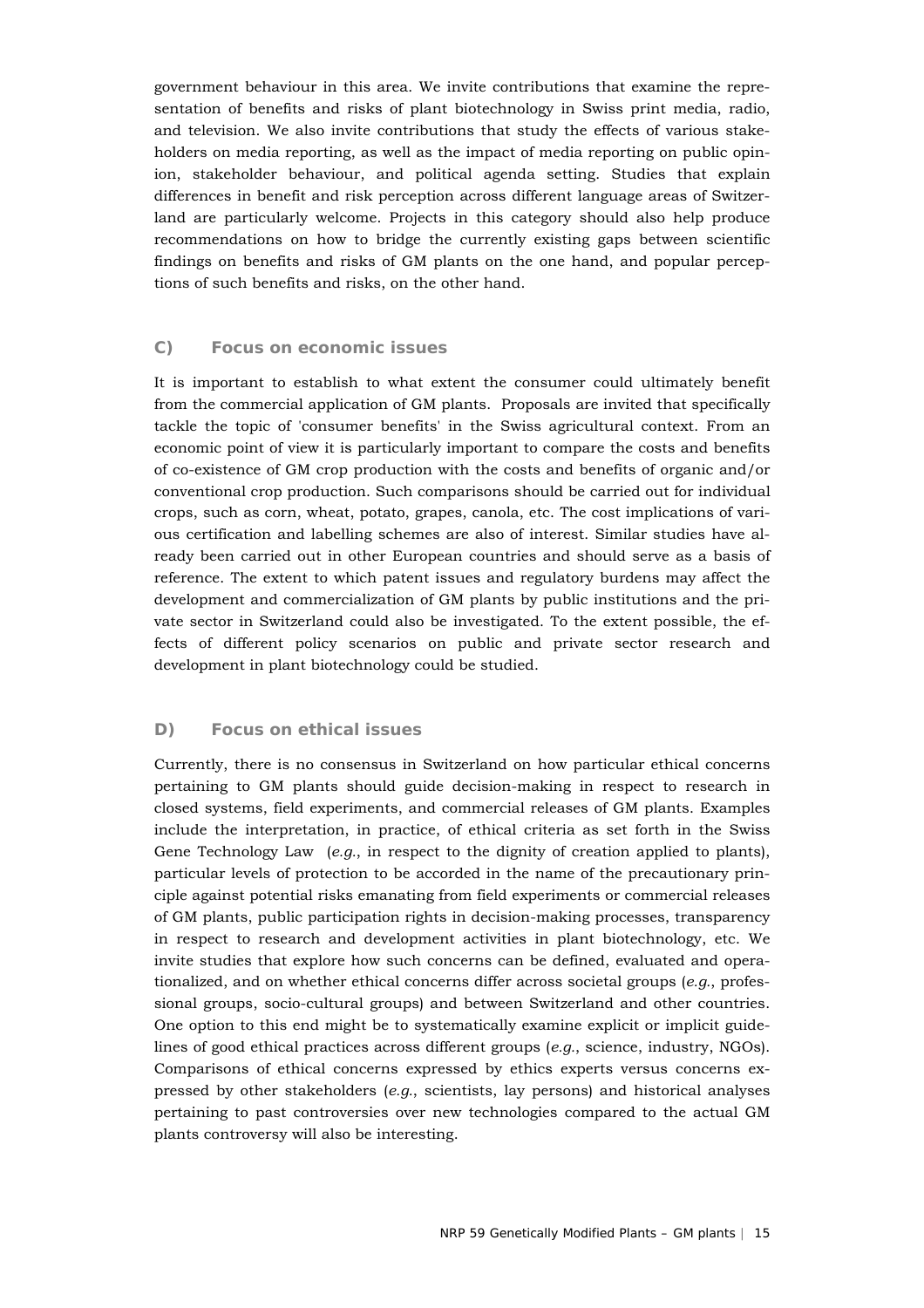### **E) Focus on the research and educational system**

How does the Swiss educational system deal with challenges posed by plant biotechnology? We are interested in understanding what students at various levels of the educational system (from primary to high school and professional schools and universities) learn about the technology, and the impact of this education on knowledge, attitudes, and (especially at university level) career planning. Content analysis of biology and other courses as well as survey studies could help in answering the first question. Experimental studies could clarify the impact of various forms and contents of teaching on attitudes with respect to plant biotechnology. Interview and survey studies could clarify the impact that the current debate may have on the next generation of Swiss plant scientists.

### **5.3 Module 3: Risk-assessment, risk-management and decisionmaking processes**

One of the principal goals of this NRP is to assist in establishing transparent and widely accepted methodological standards for GM plants field experiments and other GM plants research, as well as associated interdisciplinary risk research and monitoring programmes. In addition to the need for more experimental data on potential benefits and risks, there is also an urgent requirement for baseline information and reliable parameters in this respect that can be used in long-term comparison studies and monitoring programmes.

To that end, this module focuses on the organization and functioning of riskassessment, risk-management, and decision-making in approval processes. Both the Swiss Gene Technology Law (Gentechnikgesetz, in force since 1.1.2004) and the Ordinance on the Release of Organisms into the Environment (Release Ordinance, amended version to enter into force in 2006) constitute the current legal and administrative framework for plant biotechnology R&D in Switzerland. The three sole field experiments in Switzerland to date took place before this legal framework was put in place (1991, 1992, 2004). Hence there is some very limited first-hand experience with risk-assessment, risk-management, and approval processes with GM plants in Switzerland, but no experience with how recently established laws and procedures will work in practice.

We seek contributions to this module that examine the applicability of the existing legal and administrative framework, and identify potential weaknesses and options for improvement.

First, we seek projects that assess, from an ecological, social, political, legal, or ethical perspective, deficiencies in risk-assessment, risk-management, and decisionmaking with regard to plant biotechnology R&D that was previously carried out in Switzerland using open systems. This should be done (using the benefit of hindsight) in the context of the existing OECD, EU and other guidelines and procedures, as well as the new Swiss legal and administrative framework. In addition, we seek projects that examine the Swiss Gene Technology Law and the Ordinance on the Release of Organisms into the Environment (Release Ordinance) in comparison with corresponding legal and administrative frameworks of other OECD countries and recom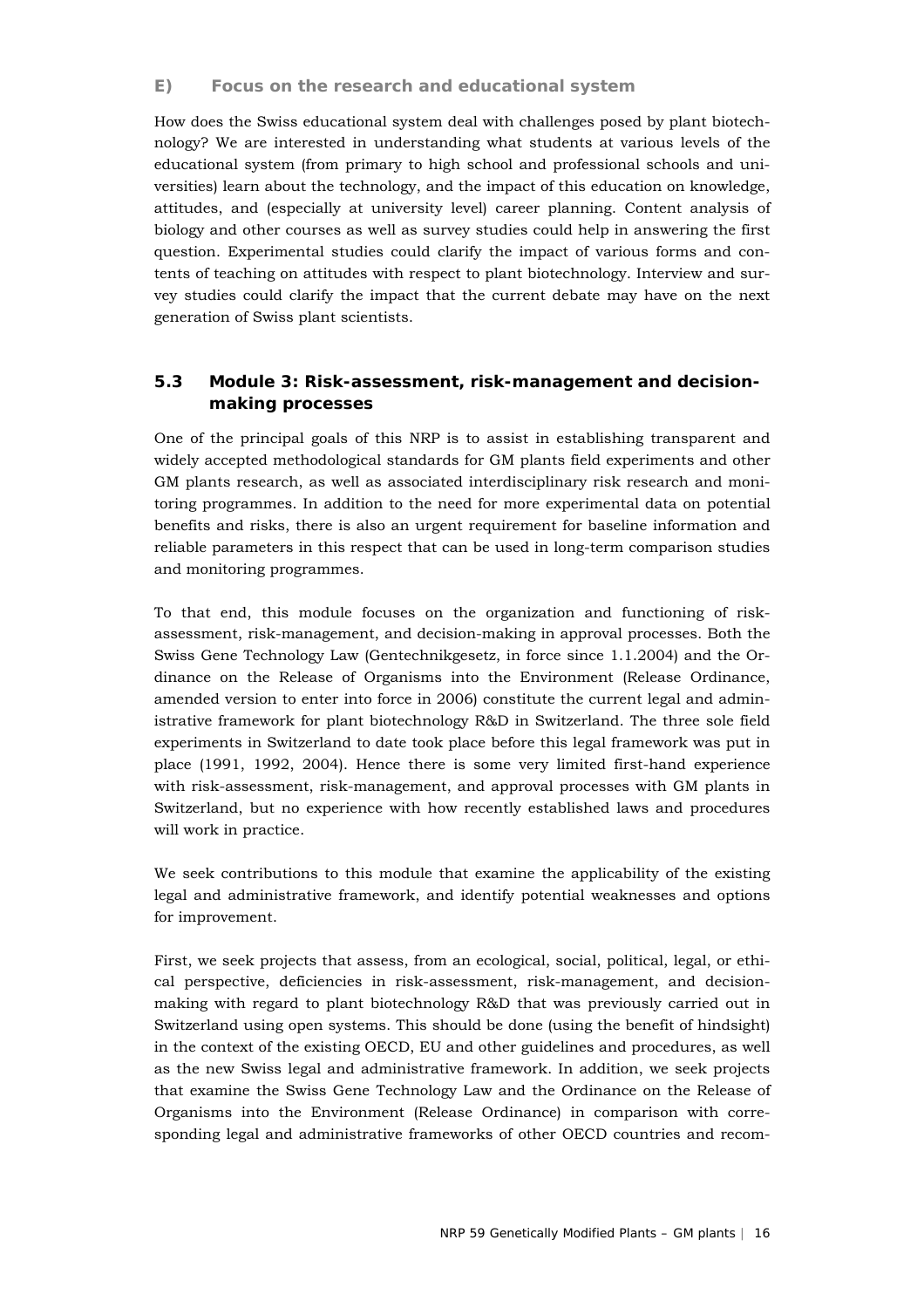mendations of the OECD, the EU and other international institutions, and also in the light of findings obtained through the activities of modules 1 and 2 of this NRP.

Second, we seek observational and experimental research projects that study the functioning of the Swiss Gene Technology Law and the Release Ordinance on GM plants in comparison with potential - albeit thus far hypothetical - alternatives. Such projects could for example focus on how scientific, administrative, and political decision-makers cope with informational, scientific, societal, or political constraints and uncertainties when passing judgments on critical approval or assessment issues and interpreting and applying the precautionary principle. Thus, the projects could examine critical issues in the application of the existing and potential alternative legal and administrative frameworks, for example: how are scientific and other experts selected and what is the impact of particular choices on administrative and policy decisions; how much and what kind of information is sufficient for assessing and deciding on a particular application for field release of GM plants; what kinds of information can be kept confidential and which information needs to be made public. Studies on the legal and administrative frameworks that control the approval process for field release trials and commercial applications in Switzerland should be placed into an international context and take into account relevant international developments in this particular field (for instance decisions by organisation such as the WTO or the EU).

Additional questions could include: how does one define the borders between ethical and unethical plant biotechnology R&D; the requirement of proof that R&D in open systems is required, and that particular results can not be obtained from research in closed systems; demands for particular types of risk-assessment and monitoring as well as safety measures; public information and participation requirements; interpretations of terms such as "state of scientific knowledge and experience", absence of negative impacts on non-GM agricultural production and consumer choice. Experimental research could take place under artificial conditions (*e.g.*, with hypothetical decision-making situations) or under real-world conditions (*e.g.*, with decisionmakers handling applications for release under this NRP). Finally, we are interested in contributions that explore whether the application of specific decision-making tools, *e.g.*, multi-attribute decision-making models, facilitate consensus in controversial areas, such as the siting of GM plants field experiments.

We expect project submissions for this module to involve interdisciplinary teams that are capable of assessing the possibilities and limits of integrated assessments of the benefits and risks of plant biotechnology R&D in open systems, and of the associated decision-making processes. The ability to place the proposed research in an international comparative perspective and to draw comparisons to conventional, integrated, and organic agricultural production is essential. Tight links and interactions with modules 1 and 2 are essential.

#### **5.4 Module 4: Synthesis and overview studies**

It lies neither in the capacity nor in the scope of this NRP to duplicate the many studies on benefits and risks associated with GM plants that have been carried out in other programmes. On the other hand, it may be possible to distil relevant and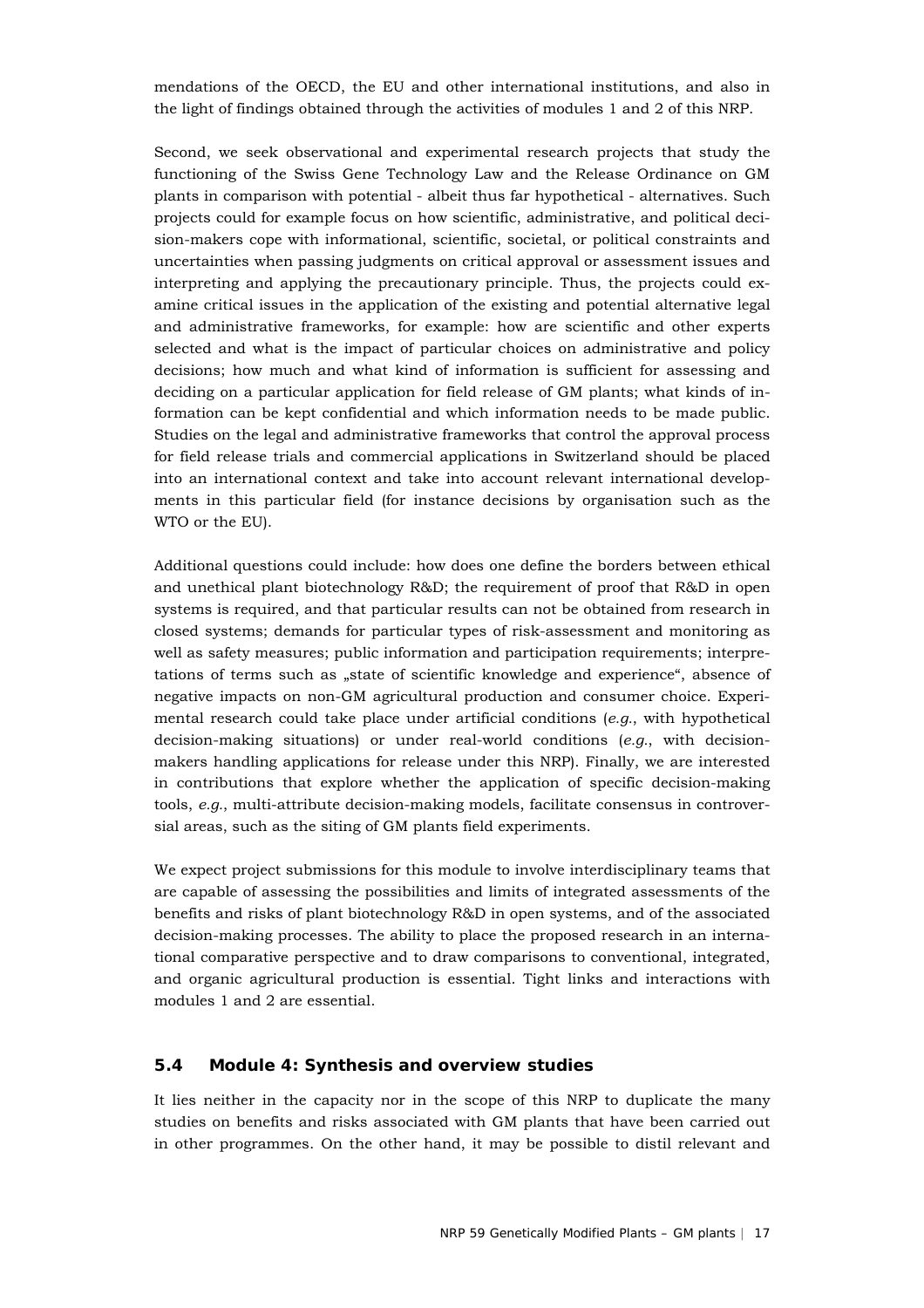valuable scientific data from the results of such studies that could help shape future research and decision-making processes specifically tailored for Switzerland.

To comply with the goal of the programme, projects are invited to analyse, compile and communicate what is known from existing medical/public health, ecological and social science research that has been performed in other countries, and to assess to what extent these studies are relevant to Switzerland. In addition to a detailed analysis, the output of such studies should include a summary that highlights potential practical consequences for Switzerland that are of relevance to politicians and the public. It is envisaged that up to five such compilation projects will be launched. Initial 'fast track synthesis studies' (max. 12 months) will also be supported that can subsequently be supplemented (either through a follow-up project, or by the steering committee) with knowledge acquired within the context of NRP 59.

It is the wish of the Swiss Federal Council that it be informed on the first relevant results generated in the context of NRP 59 in preparation for the political debate that will take place at the end of the moratorium on GM plants in 2010. In 2009 a 'synthesis document' cutting across the different research areas will therefore be produced. The document will encompass a summary of the existing knowledge based on the evaluation of different international programmes, complemented with findings obtained so far within the context of NRP 59. To achieve the latter, measures to assure an optimal flow of information will need to be put into place. Considering that the NRP 59 will only start in spring 2007, it is important to realise that interim results can only be based on a maximum of 2 series of field experiments, and under the proviso that approval and implementation of field experiments work efficiently.

NRP 59 projects are planned to run for a period of 4 years and will thus terminate in the spring of 2011. A final report of the NRP will be published thereafter.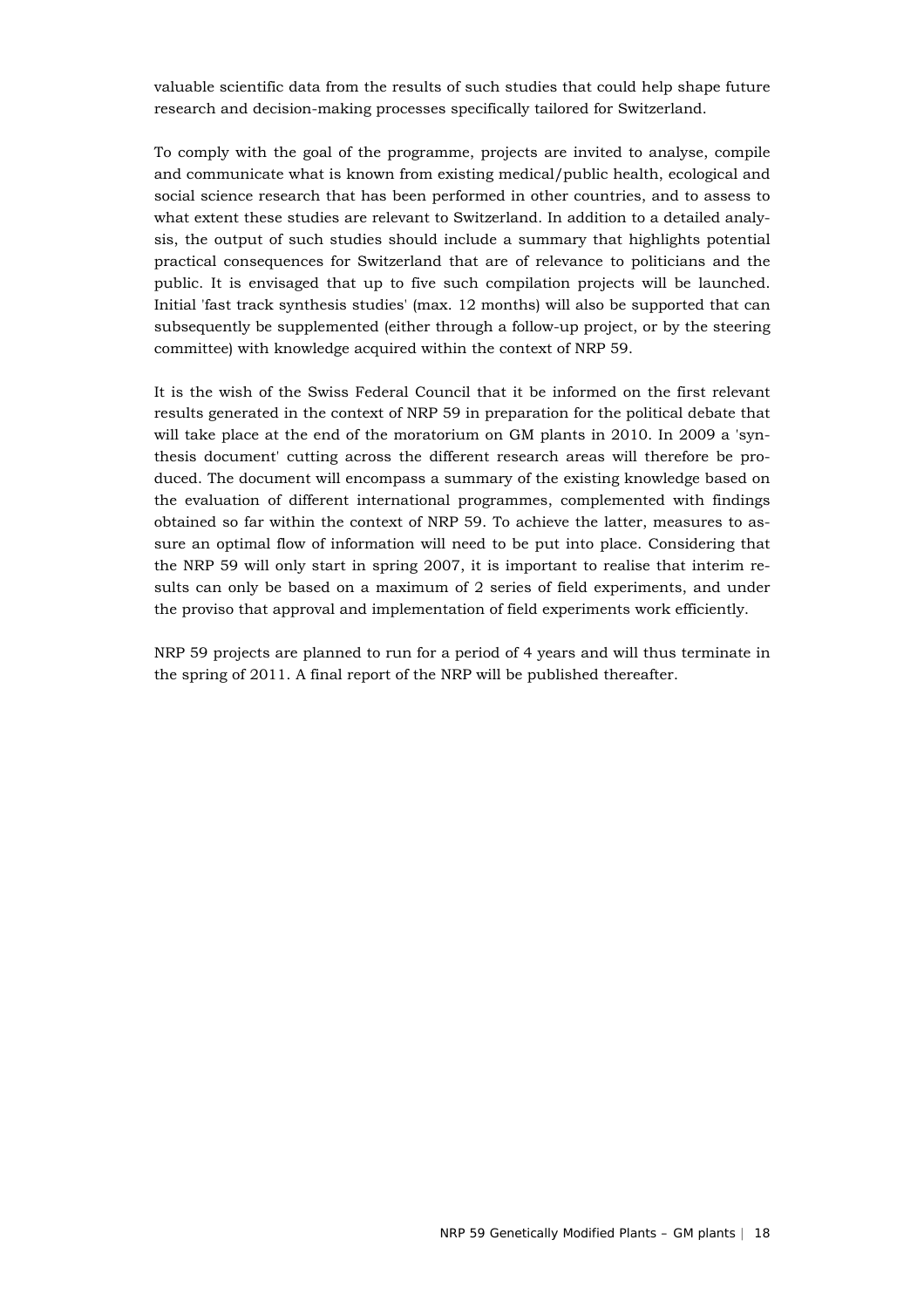# **6. Relevance to Switzerland**

Almost all important international trade partners of Switzerland are involved in extensive research on the benefits and risks of GM plants. Some of these countries, above all the USA and Canada, are cultivating GM plants on a very large scale. The largest developing countries, in particular China, India, and Brazil, are also engaged in extensive research programmes and are currently integrating a variety of GM plants in their agricultural systems. Swiss borders are permeable, both pertaining to foreign trade in food and feed products as well as ecologically. Hence these international trends will not stop at the borders of Switzerland. Even if Switzerland should, in the longer term, decide not to authorize the commercial cultivation of GM plants in open systems, it is almost unavoidable that GM plants and products derived therefrom will show up in our environment and food chain. It is thus important, in any event, to obtain a solid scientific understanding of the benefits and risks of GM plants in general - and individual GM plants in particular - under the ecological, social, economic and other conditions of Switzerland. More specifically, the relevance of the NRP is as follows:

#### **Society**

Current public debates in Switzerland on GM plants are characterized by strong polarization and repetitive exchanges of well-known arguments, many of which are only marginally connected to scientific evidence on GM plants. This NRP can contribute to a stronger focus of public debates on scientific evidence concerning the benefits and risks of particular applications of plant biotechnology, and on public attitudes and concerns in this regard.

#### **Policy-makers / Government**

During parliamentary debates on the Gene Technology Law and, subsequently, the moratorium initiative, most members of parliament stressed the need for more research on the benefits and risks of GM plants. Given its short time frame and limited funding, this NRP cannot provide definitive answers as to what precisely the benefits and risks of particular GM plants, if cultivated in open systems in Switzerland, would be. However, new research results from this NRP, combined with a systematic assessment of the relevance of international research results for the Swiss context, can produce important information that will be relevant to both policy-makers and the public when they have to decide, in 2009-10, on whether to end, extend, or modify the current moratorium on the commercial cultivation of GM plants. This NRP will provide important insights into the functioning of, and options for improving, government regulations and procedures for the authorization of GM plants and for monitoring, risk-assessment, and risk-management in the context of cultivation of GM plants in open systems.

#### **Economy / Agriculture**

The results of this NRP will enable Swiss farmers to make better-informed judgements about whether particular applications of plant biotechnology could be beneficial for them, both in terms of (agronomic) productivity and consumer behaviour. It will also provide new insights into the costs and other implications, for the country as a whole, of particular forms of co-existence of GM plants-based, conventional, and organic food production.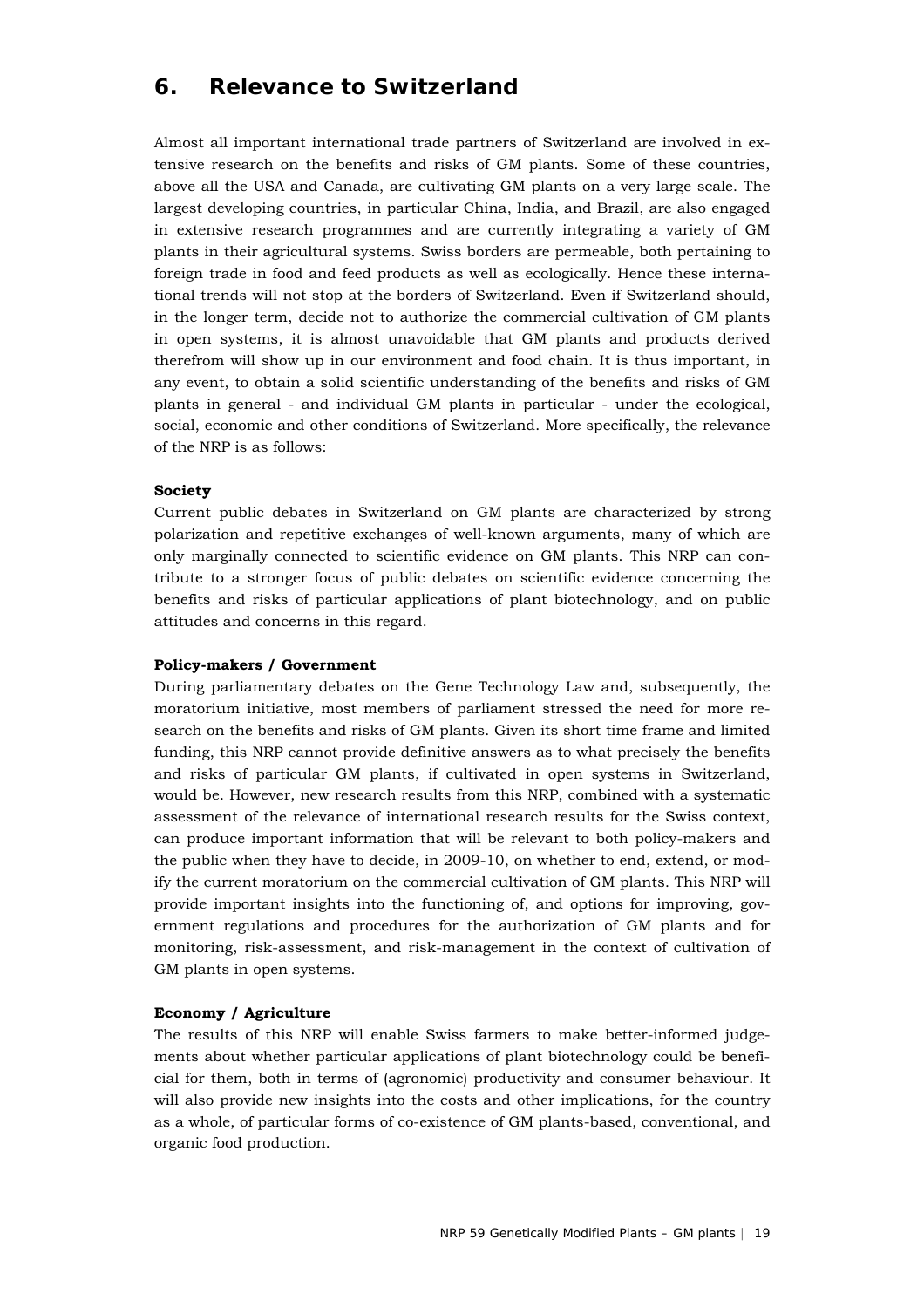#### **Research**

Public controversies over GM plants have had negative effects on R&D activity in plant biotechnology in Switzerland, both in the private and public sector. This NRP, in addition to the NCCR plant survival (http://www2.unine.ch/nccr), can contribute to maintaining a world-class research capacity in this area. Maintaining this capacity is essential for continuously - and with a long-term perspective - assessing the benefits and risks of GM plants, as they will unavoidably emerge over the next years and decades from R&D carried out in other countries and in Switzerland. Two additional activities to promote Swiss research in this field will be launched (see 7.4)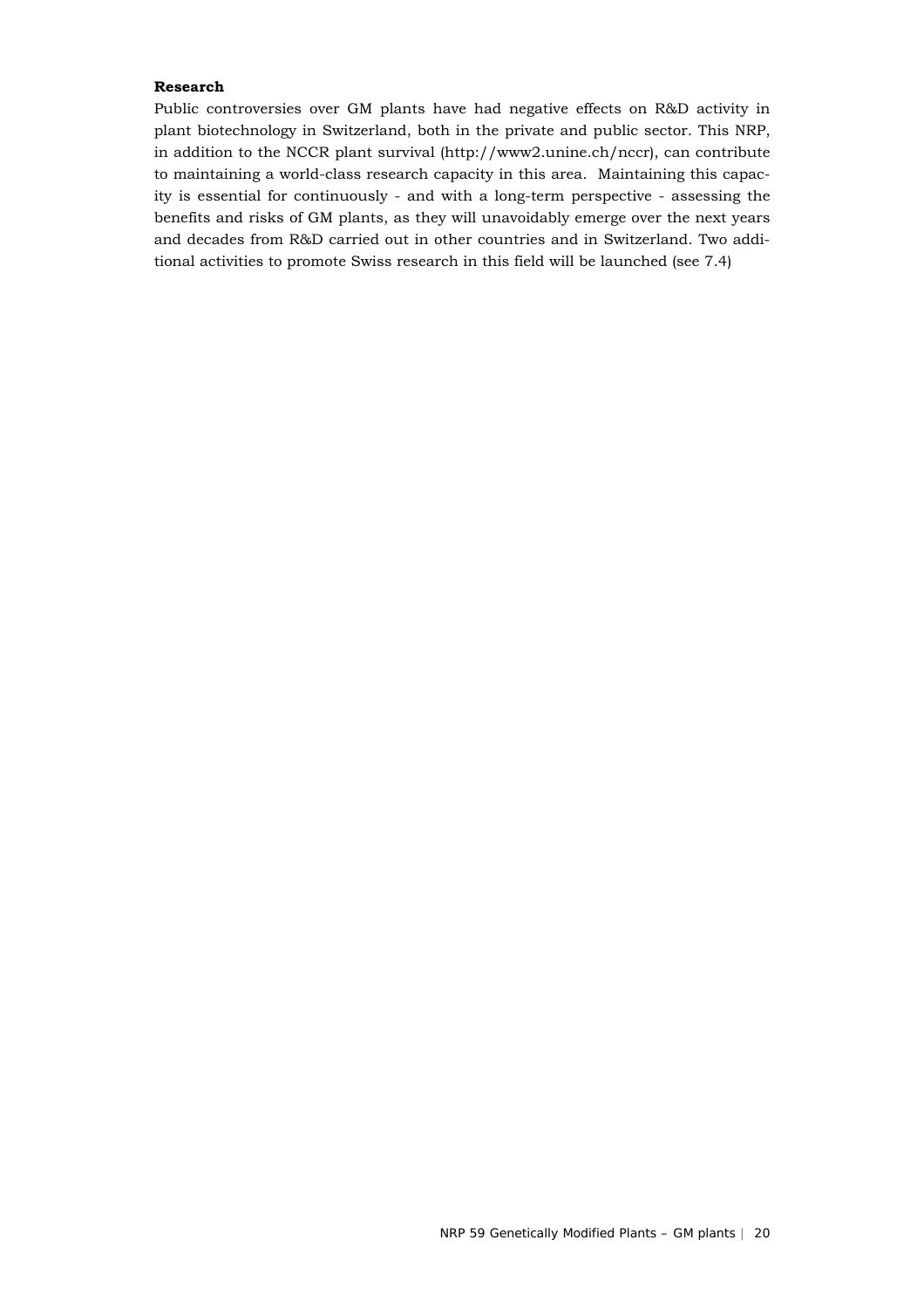# **7. Implementation of the NRP 59**

# **7.1 Research proposals and review process**

In accordance with customary procedures for NRPs, the submission and review process for the research proposals will involve two steps: pre-proposal and full proposal. The pre-proposal process serves to identify promising research ideas, to finetune the research priorities for the NRP, and to facilitate coordination and integration among different research teams and their projects. The call for pre-proposals is envisaged for June 2006, with an early-September 2006 deadline. The deadline for full proposals should be in December 2006. Research should begin in March 2007, with the exception of field experiments, which are envisaged for spring 2008 (see below). Because of the very limited time frame, there won't be a second call in this NRP.

**Pre-proposals** should have the following format:

- Summary
- Topic of the project, rationale and main goals
- Approaches and methods to be used
- Possible applications of the results
- How the project will contribute to achieving Swiss agricultural and environmental policy goals
- National and international collaboration
- Time frame and milestones
- Required funding (personnel and consumables)
- Short curriculum vitae of all applicants (max. 2 pages) and a list of their most important publications

Pre-proposals must be in English and should not exceed five single-spaced pages (reader-friendly line spacing; Arial 11 or Times New Roman 12 font and font size; 2 cm margins). In addition to the pre-proposal, applicants must complete the coversheet for this NRP. Both the coversheet and the template for the pre-proposal can be downloaded from www.snf.ch. The pre-proposals will be subject to scientific peer review. Based on the reviewers' reports and its own evaluation, the steering committee will decide on which pre-proposals should be developed into full proposals (see the criteria listed below).

**Full proposals** will build on the pre-proposals and the reviewers' and steering committee's evaluations and comments and develop the research plan in greater detail. They must be in English and correspond to standard SNF rules for such proposals (see www.snf.ch).

All full proposals will be subject to international peer review and the principal investigators will be invited to present their projects to the steering committee and a panel of selected international experts at an **application colloquium**. This procedure allows the steering committee and the experts to query specific points and ask more detailed questions. Following the colloquium, the steering committee will convene to select the projects to be recommended for approval or rejection by the Research Council of the Swiss National Science Foundation (Division IV; Executive Council).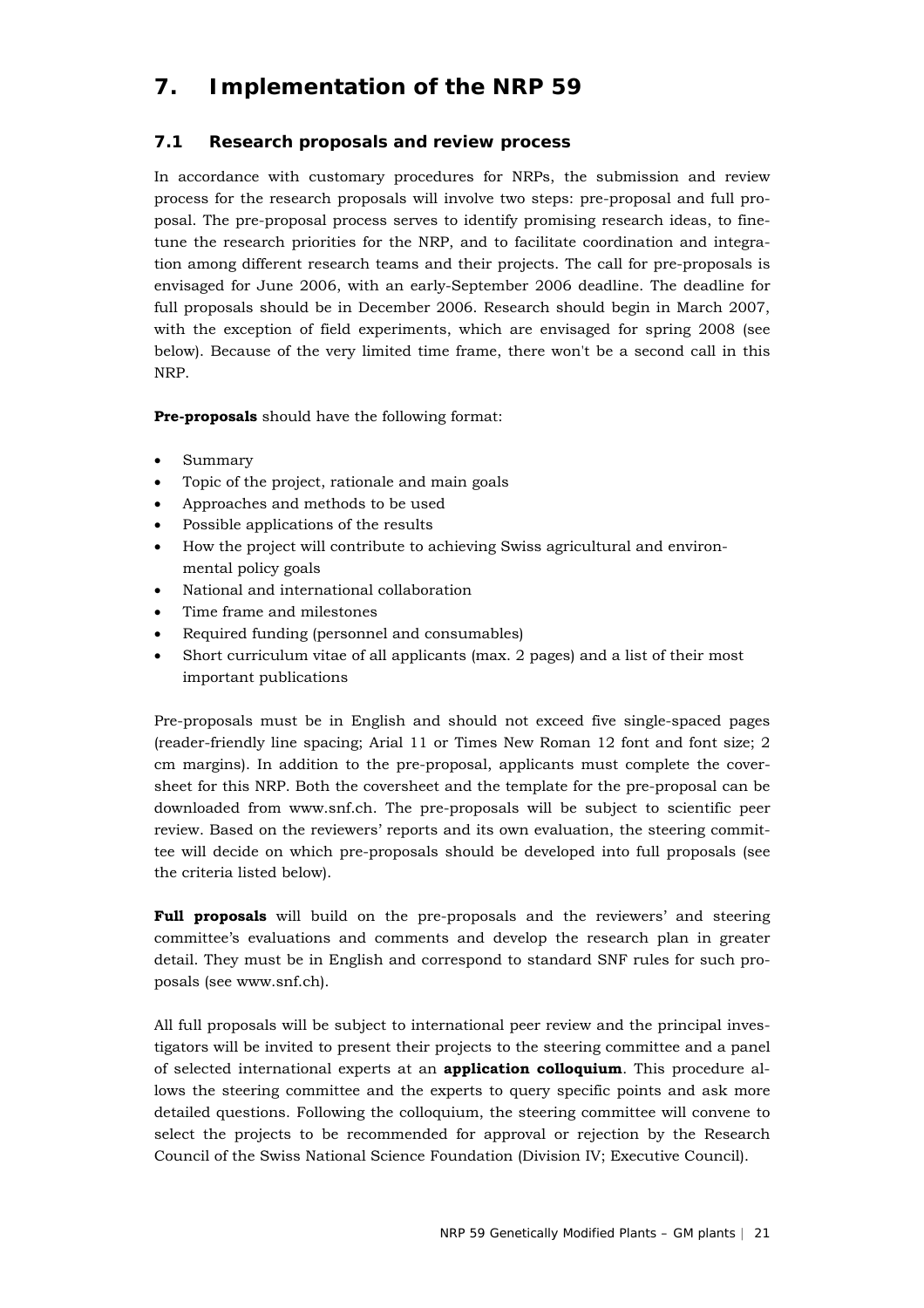The duration of research projects in this NRP is limited to 48 months. Collaboration with international research groups or organisations (e.g., with the Consultative Group for International Agricultural Research, CGIAR) is possible and can be supported financially by the SNF (for instance by co-financing parts of the project carried out abroad) under the following conditions: i) that an added value can be demonstrated, ii) that Swiss research benefits from such collaboration, both in terms of content and methodology.

Pre-proposals in compliance with the official coversheet should be submitted no later than 31 August 2006 (date of postmark counts) to:

*Swiss National Science Foundation Division IV NRP 59 Wildhainweg 3 CH-3001 Bern Phone: 031 308 22 22/ e-mail: shusi@snf.ch* 

The NRP 59 implementation plan and the coversheets and templates for preproposals and full proposals can be downloaded from www.snf.ch. Pre-proposals and full proposals (incl. coversheets) should be sent to the SNF both by postal mail and electronically in PDF-format by e-mail. For legal reasons, proposals sent only by electronic means cannot be accepted.

# **7.2 Selection criteria**

Pre- and full proposals will be reviewed on the basis of the following criteria:

- **Scientific quality and originality**: pre- and full proposals should fulfil international state-of-the-art criteria with respect to scientific quality and originality as well as methodological standards.
- **Feasibility and compliance with the objectives of the NRP 59**: proposals should reflect the programme's scientific objectives and comply with its overall framework.
- **Applicability**: NRPs are explicitly called upon to assist in solving problems of national importance. As a consequence, priority will be accorded to projects that are implementation-oriented and have a high level of practical relevance.
- **Personnel and infrastructure**: Projects have to be carried out in a setting that provides adequate infrastructure and personnel.

Scientific assessment of pre- and full proposals is preceded by a formal inspection of proposals by the secretariat of SNF Division IV (*e.g.*, use of official forms, completeness of application, adequate formal presentation, submission within the set deadlines). Submissions that do not meet the formal criteria may be excluded from further processing.

SNF funds awarded are exempted from VAT taxation (art. 33, par. 6). The SNF does not issue contracts within the scope of its NRPs, but awards grants for the promotion of scientific research in Switzerland.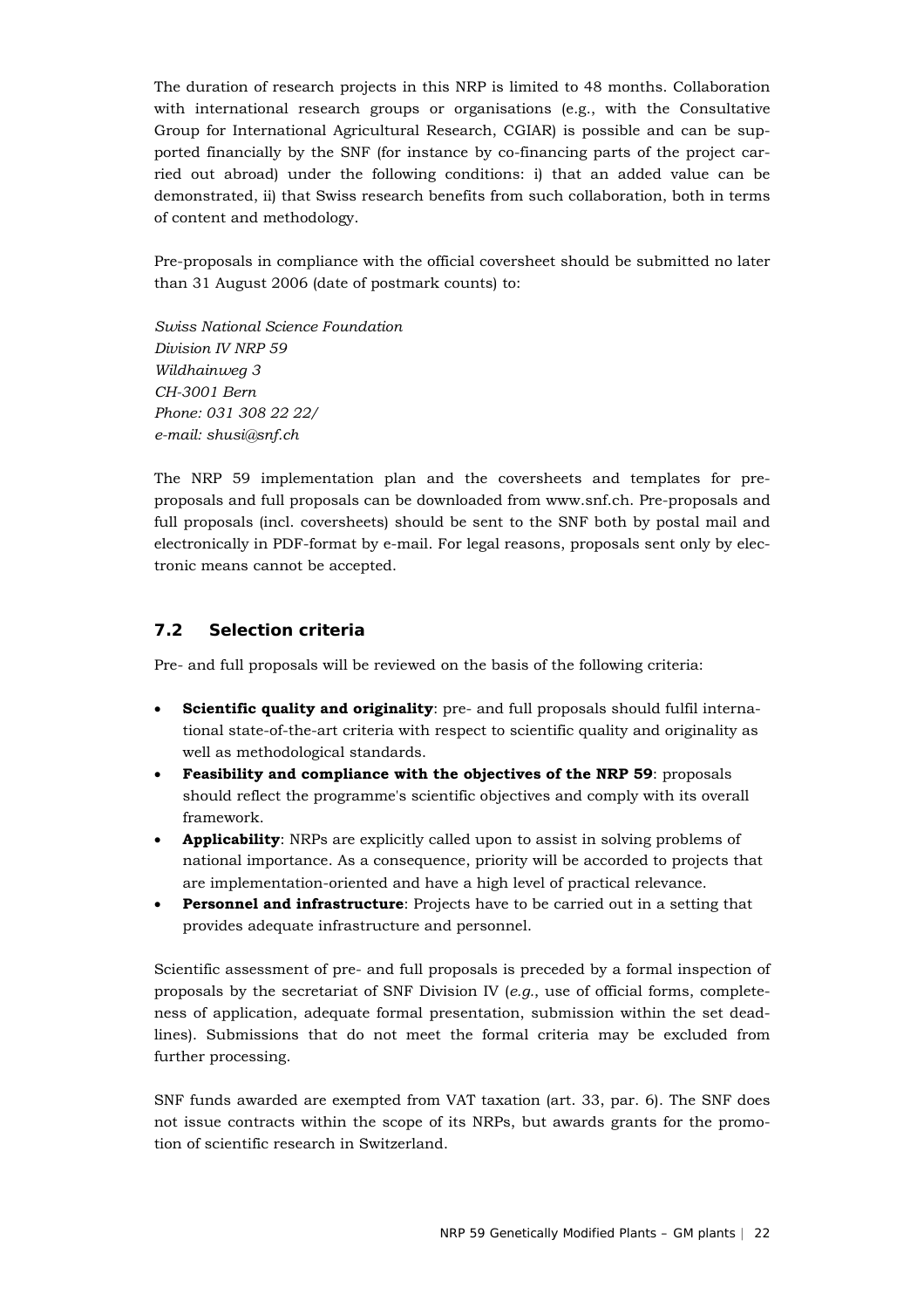# **7.3 Field experiments**

Certain key questions in Module 1 will have to be addressed through field experiments with GM plants. Due to the limited time frame and budget of the NRP 59 the development of new GM plants is not an option. Field experiments will have to proceed on the basis of existing GM plants made available by the private sector or public research institutions in Switzerland and abroad under modalities to be worked out by the principal investigators and their academic institutions. The availability for such research of GM plants and infrastructure for field experiments (including land) should be demonstrated preferably at the pre-proposal stage.

Since the governmental approval process for field experiments may take up to one year, the SNF strongly recommends that requests for field experiments be submitted to the Federal Office for the Environment (FOEN) simultaneously with the submission of the full proposal to the SNF. Requests for field experiments must meet the requirements set in the Release Ordinance on GM plants (Freisetzungsverordnung). Since those requirements are rather complex preparatory work for such requests should begin already when preparing the pre-proposal. All relevant documentation is available from the FOEN. Further questions can be addressed to Dr. Hans Hosbach: Hans.Hosbach@bafu.admin.ch. All field experiments in this NRP must be concluded by spring 2011. Some limited funding for preparing requests for field experiments will be made available in this NRP.

# **7.4 International exchanges and promotion of young scientists**

The NRP 59 will implement two special types of grants that are expected to promote the career development of young scientists and have a sustained effect on programme development that is likely to extend well beyond the duration of this NRP.

### **Travel grants**

Large numbers of field experiments are currently being carried out abroad, primarily in the EU, North America, South Africa, and Asia. These experiments are generating an abundance of data and knowledge that could be relevant to the NRP 59. Through research visits and short-term participation in selected projects, carried out under the auspices of the NRP 59, young scientists will be given the chance to gain valuable field and laboratory experience and contribute to the transfer of new technologies and information into Switzerland. This facility will be designed so as not to bypass or compete with existing postdoctoral fellowship programmes of the SNF. It will be strictly short term and tailored to fit NRP 59 needs. It is hoped that this will stimulate young scientists based in Switzerland to follow-up with a regular SNF fellowship abroad. For details regarding such travel grants, please address to the programme coordinator, S. Husi.

### **Promotion of young scientists**

Following the footsteps of NRP 50, NRP 59 will create new opportunities for young and promising scientists to make the transition to independent junior group leaders. Post-doctoral scientists able to carry out work of high scientific quality will be encouraged to submit research projects to the NRP 59. If the applicants do not hold a permanent position, they may apply for their own salary support in their research proposals. In this case, the applicant needs to document that she / he will be em-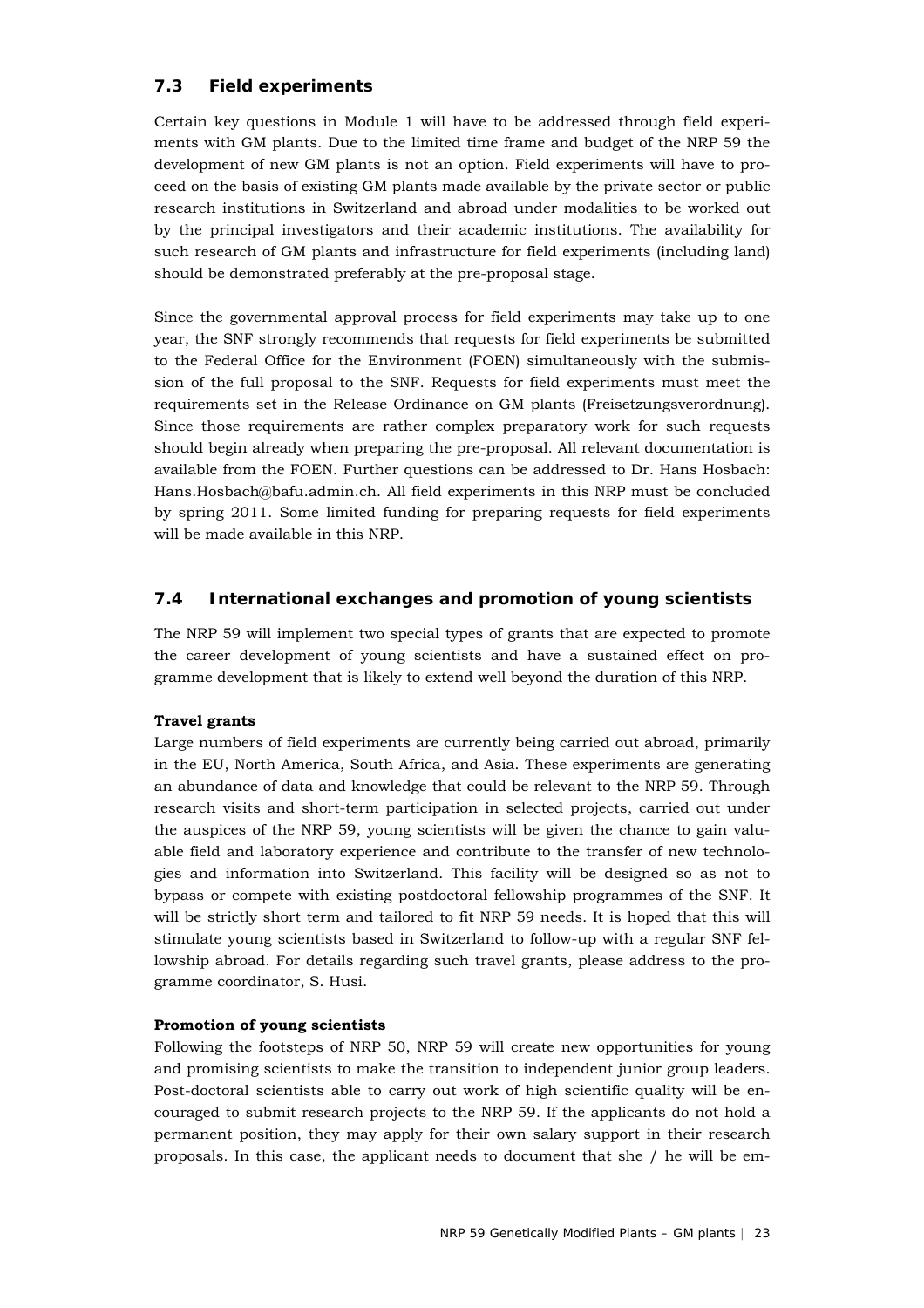ployed by a home institution for the duration of the project and that the availability of the necessary scientific infrastructure is guaranteed. Written proof of support by the home institution must accompany the research proposal. The conditions favouring a long-term integration of the applicant in the home institution need to be described. The salary support of the applicant, in case of funding by the SNSF, is based on the usual salaries for corresponding positions at the home institution. This programme does not overlap with existing SNF programmes (*e.g.*, SNF Förderprofessur, which is more selective and not linked to a particular theme). It is designed for more junior candidates with the aim of specifically promoting the research covered by the NRP 59.

### **7.5 Stakeholder participation**

With a view to the political relevance of this NRP, a stakeholder forum will be established. This forum will include representatives of various interest groups, the public administration, and scientific associations. It will serve as a platform for communicating and discussing research results as they emerge from this NRP, and for obtaining advice from stakeholders on how best to foster a constructive dialogue between scientists involved in this NRP and the wider public. Within the frame of these activities, special information and feedback events will be organized with heads of federal offices and political stakeholders.

In addition, this NRP will include a wide range of public outreach activities, such as press conferences, scientific workshops, and lecture series for the general public.

Projects involving field experiments will have to meet specific requirements for stakeholder dialogue and consultation. These requirements are set by the Release Ordinance for GM plants.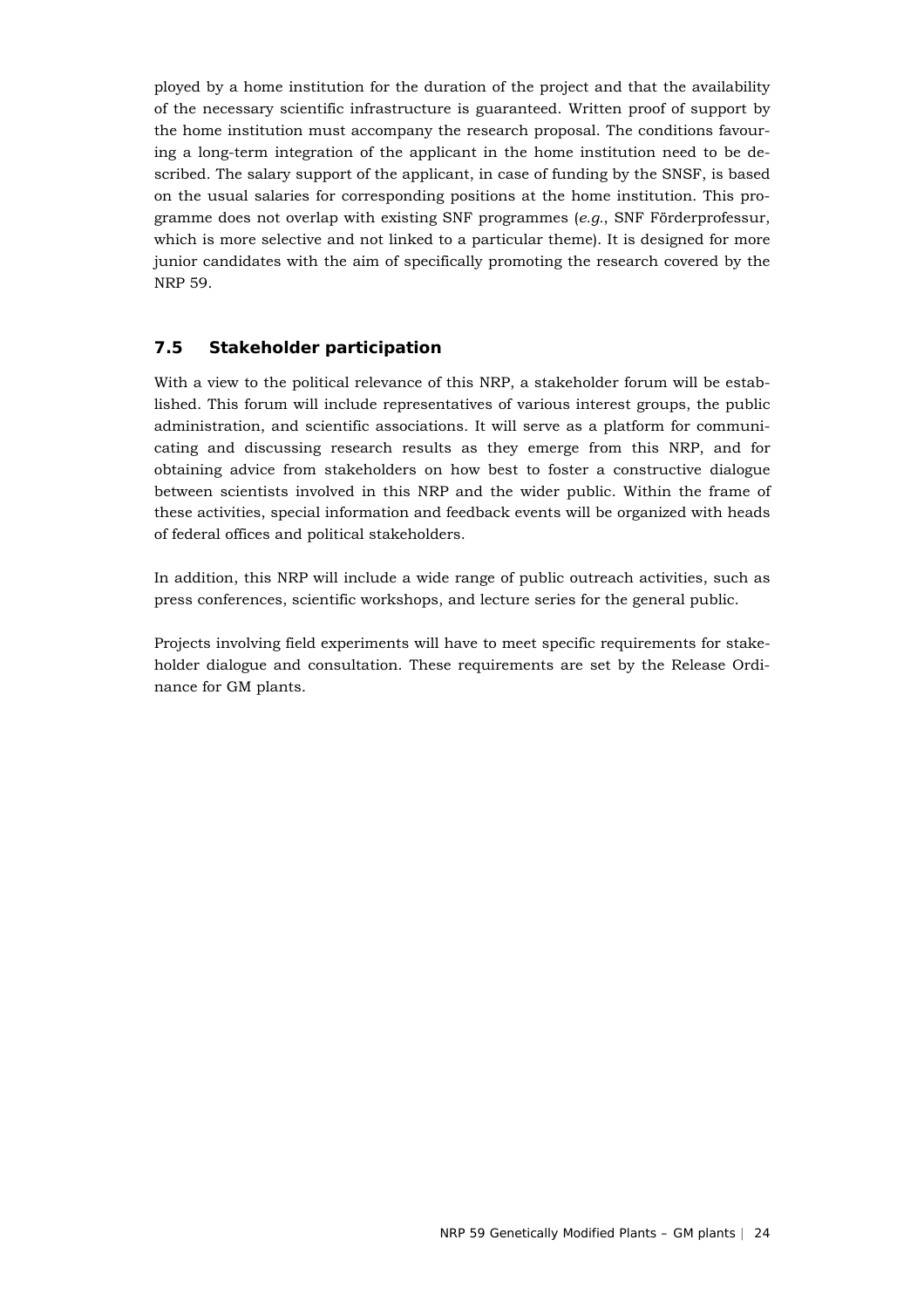# **8. Schedule and Budget**

On December 02, 2005, the Federal Council approved the launch of the National Research Programme 59 (NRP 59) "Benefits and Risks of the Deliberate Release of Genetically Modified Plants (GM plants)" and entrusted the Swiss National Science Foundation (SNSF) with its implementation. A total sum of CHF 12 million was allocated to NRP 59 for its four year research duration. The National Research Council then selected a Steering Committee and assigned it the task of writing this Implementation Plan based on the Programme Outline and Feasibility Study.

The Implementation Plan was approved by the Federal Department of Home Affairs, Mai 18, 2006

| Call for pre-proposals:            | June 7, 2006      |
|------------------------------------|-------------------|
| Deadline for pre-proposals:        | August 31, 2006   |
| Decision by SC on pre-proposals:   | October 15, 2006  |
| Deadline for full proposals:       | December 31, 2006 |
| Decision by SNF on full proposals: | March 15, 2007    |
| Beginning of research:             | April 2007        |
| Interim report by NRP 59:          | Autumn 2009       |
| Synthesis and overview studies     | Autumn 2009       |
| Conclusion of NRP 59:              | Spring 2011       |

The total funding for this NRP is 12m CHF. The provisional allocation of this funding to different types of activities is as follows.

Module 1: 6m CHF Module 2: 2.5m CHF Module 3: 1m CHF Module 4: 1m CHF Implementation activities: 1.5m CHF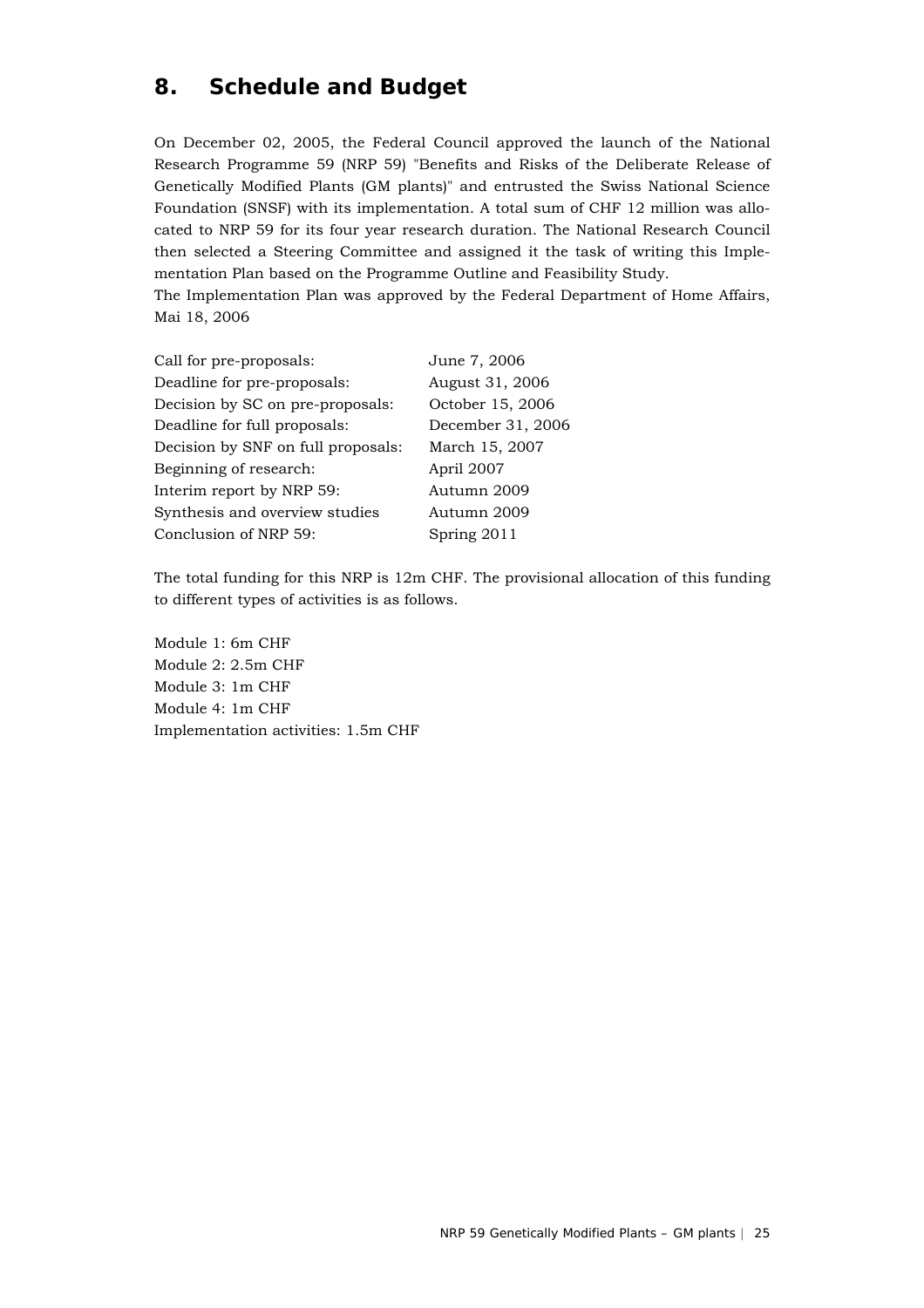# **9. Programme Management**

#### **Division IV of the SNF Research Council**

The SNF Research Council's Division IV consists of 20 members who represent a wide range of scientific disciplines. It has overall responsibility for NRPs and National Centres of Competence in Research (NCCR). Decisions by Division IV on whether to accept or reject research proposals are submitted to the Presidency of the SNF Research Council for ratification. Division IV delegates one of its members to the steering committee. This delegate submits the steering committee's decisions to Division IV and serves as the main liaison person between the steering committee and the SNF.

#### **Steering Committee**

The steering committee has primary responsibility for ascertaining the scientific quality of research carried out in this NRP, and for ascertaining that this research meets the overall objectives of the NRP. It organizes and participates in the review process for pre- and full proposals. It can call upon external experts for this purpose and enlist their support in various formats (*e.g.*, peer reviews by correspondence, review panels). It decides on approval or rejection of pre-proposals, and it decides on whether or not to recommend full proposals for approval by the SNF Division IV. It reviews interim reports from projects and decides on whether to propose acceptance, revise-and-resubmit, or rejection to the SNF Division IV. It monitors, on a continuous basis, progress made in the NRP's research projects and recommends adjustments or improvements if necessary. It organizes and participates in implementation activities with the help of an implementation officer, including scientific workshops, stakeholder dialogues, public lecture series, synthesis reports of the programme, etc.

#### **Programme Coordinator**

The programme coordinator is a staff member of the secretariat of Division IV of the SNSF. She/he is responsible for handling day-to-day management tasks and for ascertaining the implementation of decisions taken by the Research Council and the steering committee. She / he coordinates administrative and financial support functions in the NRP and assists the steering committee in project monitoring and coordination.

#### **Implementation Officer**

In consultation with the SNF Press and Information Office, the steering committee nominates an implementation officer. The Research Council decides on her / his appointment and mandate. The implementation officer's principal tasks are to organize public outreach and public relations activities of the NRP, facilitate communication between NRP project participants on the one hand and the media, stakeholders and policy-makers on the other hand, and facilitate communication among individual NRP projects and between the steering committee and the projects.